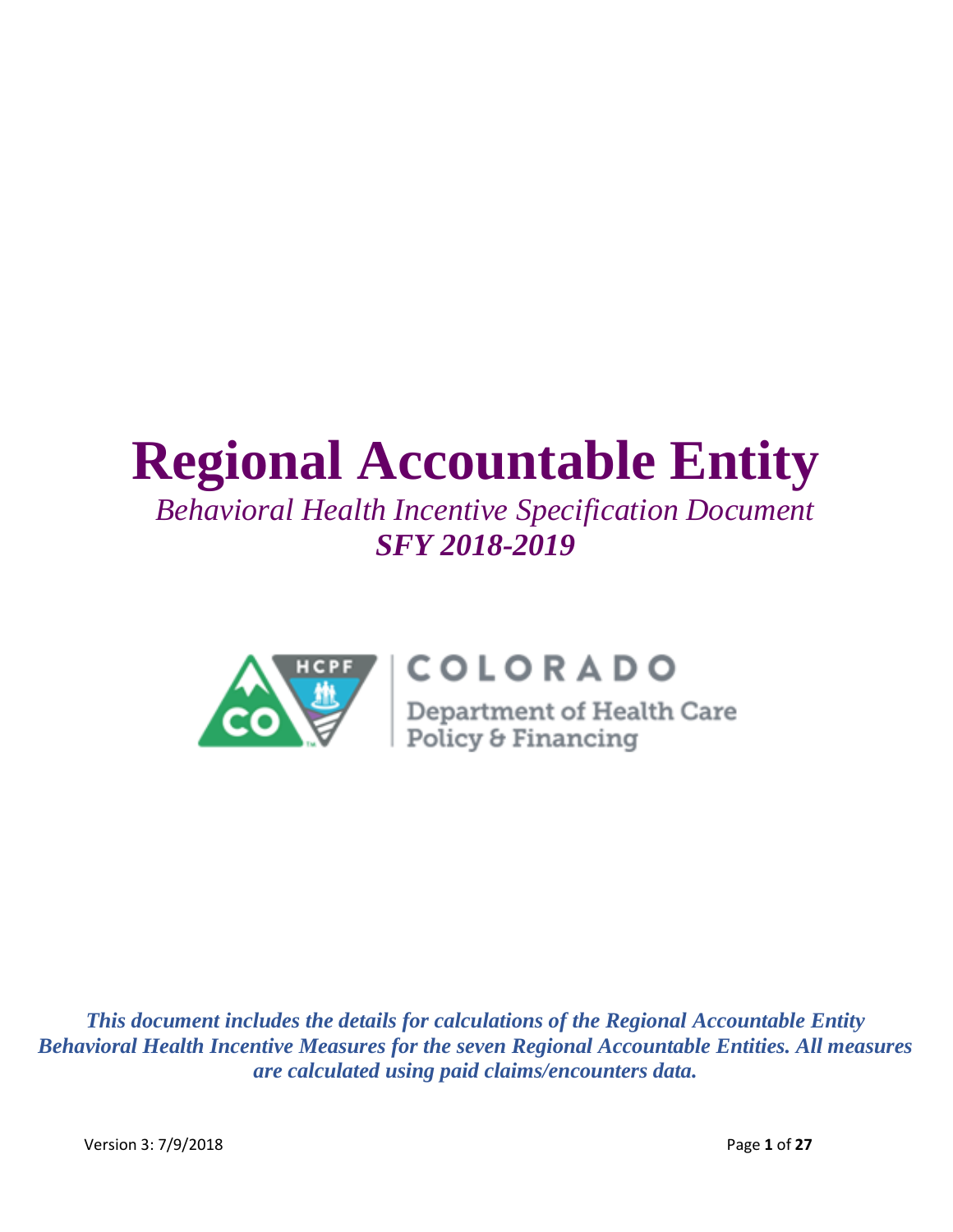# **TABLE OF CONTENTS**

| <b>Heading</b> | <b>Description</b>                                                                                    | <b>Owner</b> | Page<br># |     |
|----------------|-------------------------------------------------------------------------------------------------------|--------------|-----------|-----|
|                | <b>Incentive funds</b><br>available for<br>completion of<br>this<br>participation<br>measure          |              |           |     |
| Qualifier 1    | <b>Monthly Data Submission</b>                                                                        | <b>RAE</b>   | 3         | 50% |
| Qualifier 2    | <b>Corrective Action Plan Compliance</b>                                                              | <b>RAE</b>   | 4         | 50% |
|                | <b>Funding</b><br><b>Allocation</b>                                                                   |              |           |     |
| Indicator 1    | <b>Engagement in Outpatient Substance Use</b><br>Disorder (SUD) Treatment                             | <b>RAE</b>   | 5         | 20% |
| Indicator 2    | Follow-up within 7 days of an Inpatient<br>Hospital Discharge for a Mental Health<br>Condition        | <b>RAE</b>   | 10        | 20% |
| Indicator 3    | Follow-up within 7 days of an<br>Emergency Department (ED) Visit for<br><b>Substance Use Disorder</b> | <b>HCPF</b>  | 15        | 20% |
| Indicator 4    | Follow-Up after a Positive Depression<br>Screen                                                       | <b>RAE</b>   | 20        | 20% |
| Indicator 5    | Behavioral Health Screening or<br>Assessment for Children in the Foster<br>Care System                | <b>RAE</b>   | 24        | 20% |
|                | <b>Appendix</b>                                                                                       |              |           |     |
| Appendix A     | <b>Covered Behavioral Health Diagnosis</b>                                                            |              | 27        |     |

| <b>Revision History</b> |                |                                              |  |  |  |  |
|-------------------------|----------------|----------------------------------------------|--|--|--|--|
| <b>Document Date</b>    | <b>Version</b> | <b>Change Description</b>                    |  |  |  |  |
| 7/9/2018                | V3             | Code 90792 was removed from ALL<br>measures. |  |  |  |  |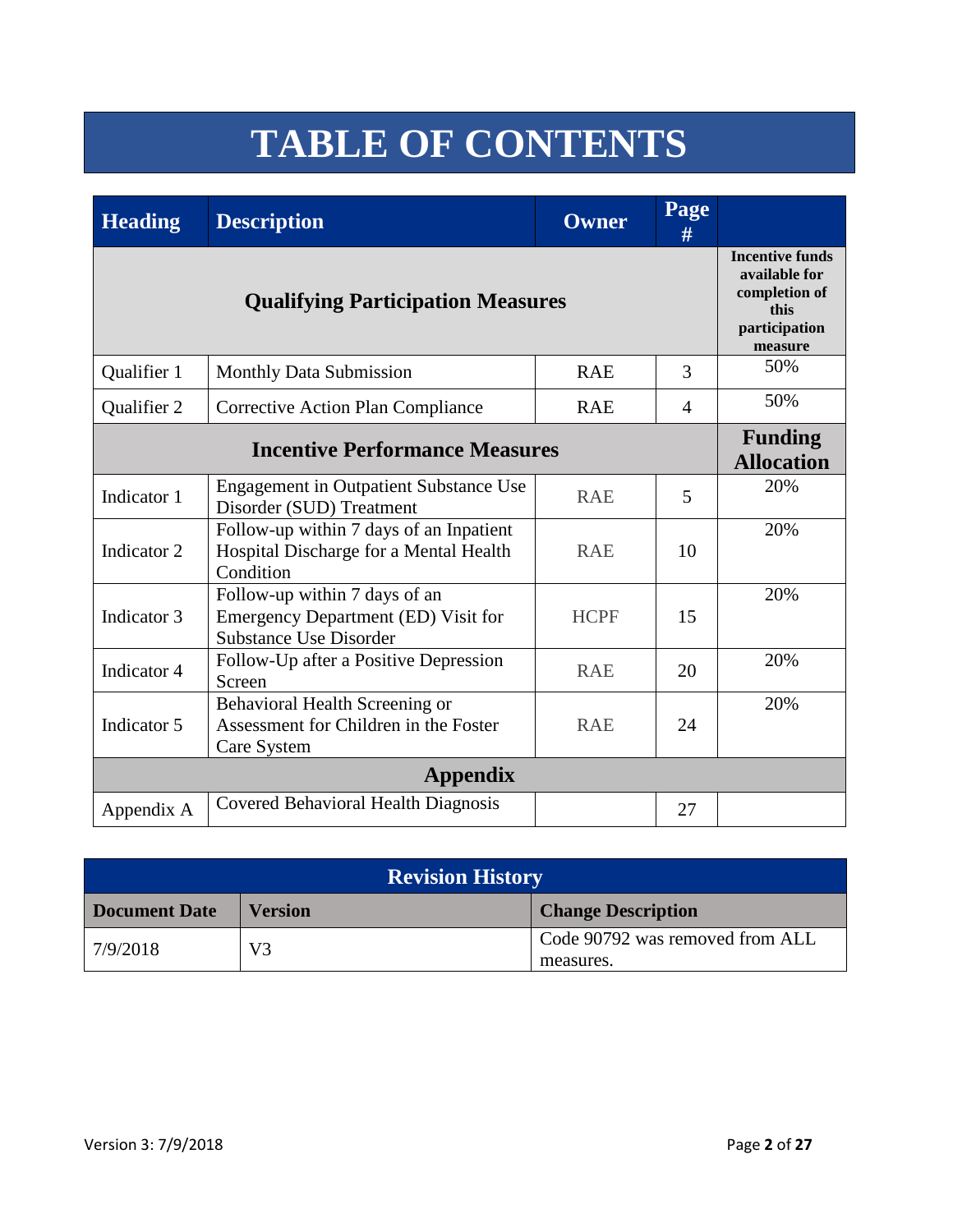# **PARTICIPATION MEASURES**

To qualify for incentive payments, a RAEs must meet the following minimum performance requirements during the contract year:

- 1) Timely submission and completion of a corrective action plan submissions and activities
- 2) Timely and accurate submission of monthly encounter data

# **Qualifier 1: Monthly Data Submission**

**Description**: The number of successful months of monthly data submissions to the department.

#### **Successful monthly data submission is defined as:**

Submission of flat files that are submitted on time in accordance with the contract and meets the following flat file specifications:

- The flat file contains no lines that duplicate other lines within the submission, nor lines that duplicate lines from previous submissions
- The flat file has no missing key fields or incorrect formats.

Each monthly submission that contains only files meeting the above criteria will count towards this qualifying measure. Monthly submissions containing additional files to correct for the errors listed above, or containing additional supplemental files, will not count towards the qualifying measure.

#### **Data Source**: Encounter Submission through RAE flat files

**Benchmark**: To receive 100% of the qualifying measure, the plan must have at least 10 months of successful monthly data submissions. For each month below the 10 months of successful submissions, the plan will lose a portion of the qualifying measure. For 8-9 months of successful submissions, the plan will lose 10% of the measure for each month below 10. For months below 8, the plan will lose the remainder of the qualifying measure. Thus, the schedule for this measure is as follows:

- $\bullet$  10-12 successful months of data submissions 100%
- 9 successful months of data submissions  $-90\%$
- 8 successful months of data submissions 80%
- 7 or less successful months of data submissions  $-0\%$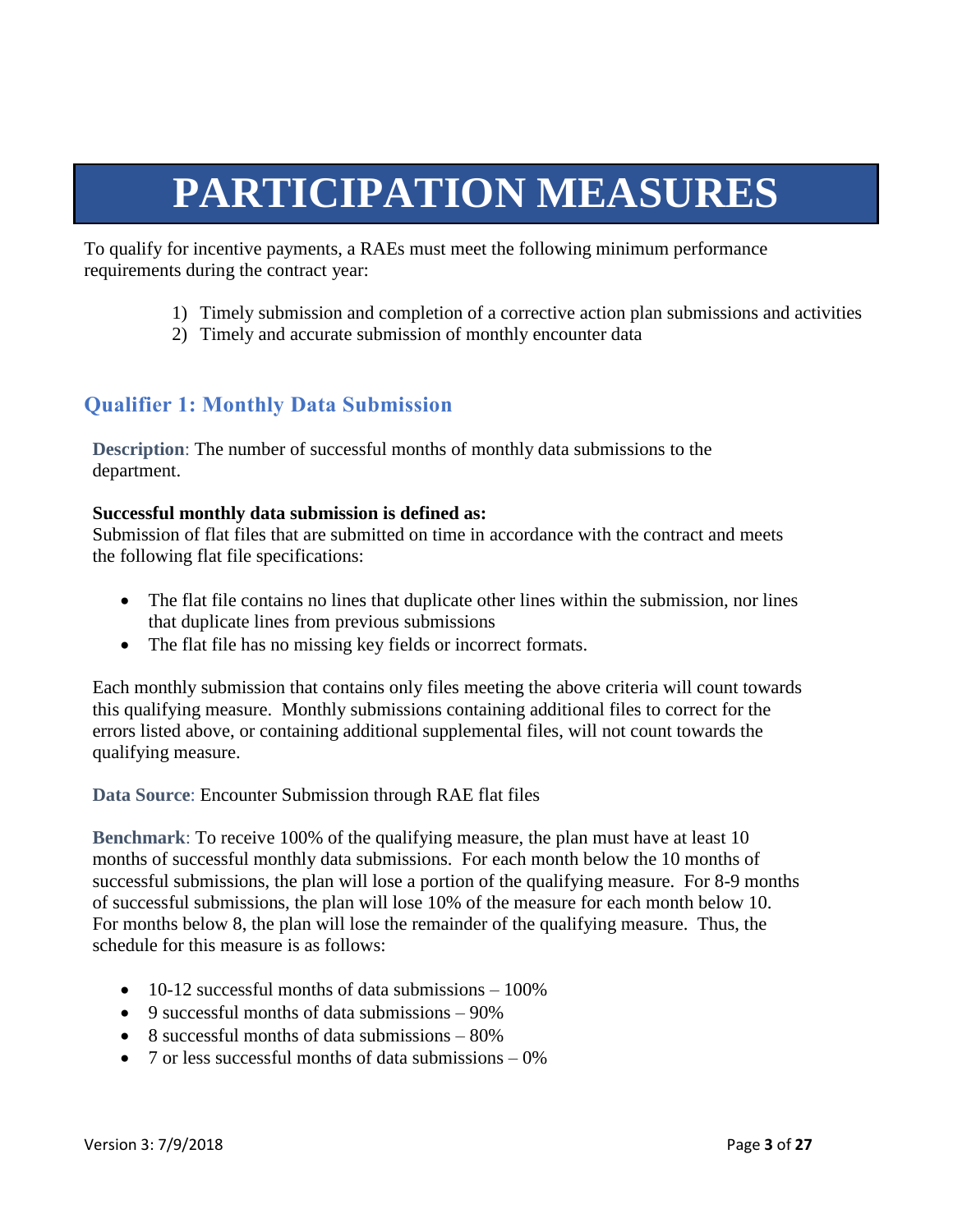# **Qualifier 2: Corrective Action Plan Compliance**

**Description:** All corrective action plan submissions and activities shall be in accordance with the provisions of the Contract, for the duration of the Contract term.

#### **To qualify for the portion of the overall incentive funds allocated for this participation measure, the Contractor shall demonstrate 100% compliance.**

According to the corrective action plan (CAP) process, there are specific steps to ensure plans are a 100% compliant that are coordinated by the Departments EQRO, they are:

- o The plan must submit the CAP within the timeframe given (30 days)
- o The CAP must be approved by the Department -
- o The CAP must be completed within the allowed timeframe outlined in the CAP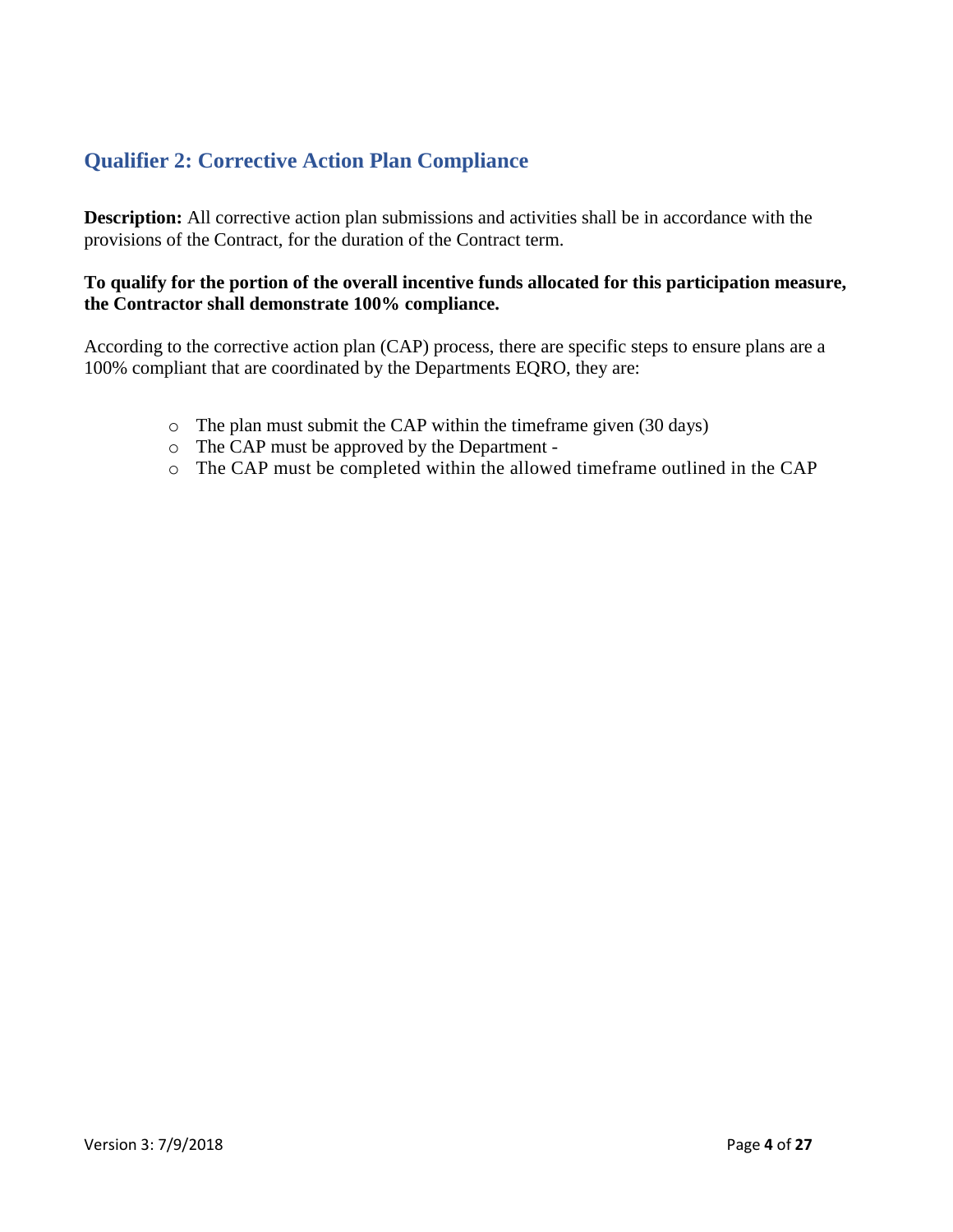# **INCENTIVE MEASURES**

# **Indicator 1: Engagement in Outpatient Substance Use Disorder (SUD) Treatment**

#### Measure Description

The percentage of members who had two or more outpatient services for a primary diagnosis of SUD within 30 days of their first episode of substance use disorder treatment.

Evaluation Period

September 1, 2018 to May 31, 2019

#### Denominator

Members will be included in the denominator if they are enrolled in the ACC and received an intake service for a primary covered SUD diagnosis (see Appendix A). For an outpatient visit, or intensive outpatient visit use the first date of service to determine the intake date. For an episode of detoxification use the last date of the first detox episode to determine the intake date.

| <b>Condition</b><br><b>Description</b> | #<br><b>Event</b> | <b>Detailed Criteria</b>                         | <b>Criteria</b><br><b>Connector</b> | <b>Timeframe</b>               |
|----------------------------------------|-------------------|--------------------------------------------------|-------------------------------------|--------------------------------|
| Enrolled in the ACC                    | 1                 |                                                  | and                                 | During<br>evaluation<br>period |
|                                        |                   | <b>Codes to Identify Detoxification</b>          |                                     |                                |
|                                        |                   | S3005, T1007, T1019, T1023                       | <sub>or</sub>                       |                                |
|                                        |                   | <b>Codes to Identify Outpatient or Intensive</b> |                                     |                                |
|                                        |                   | <b>Outpatient Visit</b>                          |                                     |                                |
|                                        |                   | <b>HCPCS</b>                                     |                                     |                                |
| Initiated treatment for a              |                   | G0176, G0177, H0001, H0002,                      |                                     |                                |
| primary Covered SUD                    |                   | H0004, H0005, H0007, H0015,                      |                                     | During the                     |
| diagnosis (see Appendix                | 1                 | H0020, H0022, H0031, H0033,                      |                                     | evaluation                     |
| A)                                     |                   | Н0034, Н0035, Н0036, Н0037,                      |                                     | period                         |
|                                        |                   | Н0039, Н0040, Н2000, Н2001,                      | $\alpha$                            |                                |
|                                        |                   | H2011, H2012, H2013, H2014,                      |                                     |                                |
|                                        |                   | H2015, H2016, H2017, H2018,                      |                                     |                                |
|                                        |                   | H2035, H2036, S9480, S9485,                      |                                     |                                |
|                                        |                   | T1006, T1012                                     |                                     |                                |
|                                        |                   | <b>CPT</b>                                       |                                     |                                |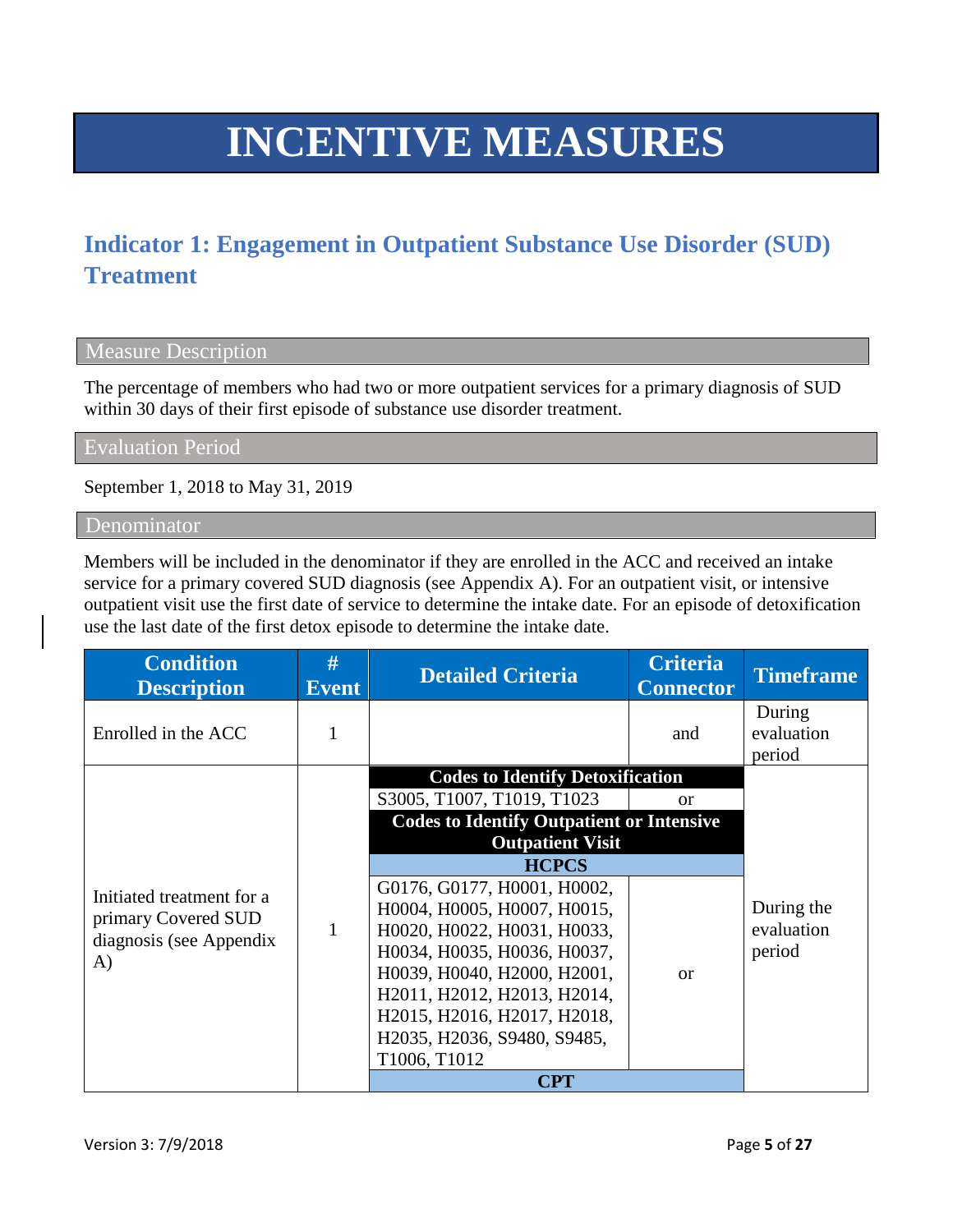|  | 99202-99205, 99211-99215,   |    |  |
|--|-----------------------------|----|--|
|  | 99217-99220, 99221-99223,   |    |  |
|  | 99231-99233, 99238, 99239,  |    |  |
|  | 99251-99255, 99242-99245,   |    |  |
|  | 99341-99345, 99347-99350,   | or |  |
|  | 90791, 90832-90834, 90836-  |    |  |
|  | 90840, 90847, 90849, 90853, |    |  |
|  | 90875, 90876                |    |  |

#### Population Exclusions

Members are excluded if there is previous substance use treatment history in the past 60 days.

#### Numerator

Members in the denominator who have had at least two or more outpatient visits or intensive outpatient encounters with any primary SUD diagnosis (see Appendix A) within 30 days after the date of the initiation encounter (inclusive). Multiple engagement visits may occur on the same day.

*Notes:* Do not count events that include inpatient detoxification or detoxification codes (see table below) when identifying engagement of SUD treatment.

| <b>Condition</b><br><b>Description</b>                                                                                                          | #<br><b>Event</b> | <b>Detailed Criteria</b>                                                                                                                                                                                                |              |                                                                                  | <b>Criteria</b><br><b>Connector</b> | <b>Timeframe</b>                                   |
|-------------------------------------------------------------------------------------------------------------------------------------------------|-------------------|-------------------------------------------------------------------------------------------------------------------------------------------------------------------------------------------------------------------------|--------------|----------------------------------------------------------------------------------|-------------------------------------|----------------------------------------------------|
| <b>Members</b><br>included in the<br>denominator                                                                                                | $\mathbf{1}$      |                                                                                                                                                                                                                         |              |                                                                                  | and                                 | During<br>evaluation<br>period                     |
|                                                                                                                                                 |                   | <b>Codes to Identify Outpatient or Intensive Outpatient</b>                                                                                                                                                             | <b>Visit</b> |                                                                                  |                                     |                                                    |
| Two or more<br>outpatient visits<br>or intensive<br>outpatient<br>encounters with<br>a primary<br>covered SUD<br>diagnosis (see<br>Appendix A). | $\mathbf{1}$      | <b>HCPC</b><br>G0176, G0177,<br>H0001, H0002,<br>H0004, H0005,<br>H0007, H0015,<br>H0020, H0022,<br>H0031, H0033,<br>H0034, H0035,<br>H0036, H0037,<br>H0038, H0039,<br>H0040, H2000,<br>H2001, H2011,<br>H2012, H2013, | with         | <b>Billing</b><br><b>Provider</b><br><b>Type</b><br>63, 64,<br>37, 35,<br>38, 25 | $\alpha$                            | Within 30<br>days after<br>initiation<br>encounter |
|                                                                                                                                                 |                   | H2014, H2015,<br>H2016, H2017,                                                                                                                                                                                          |              |                                                                                  |                                     |                                                    |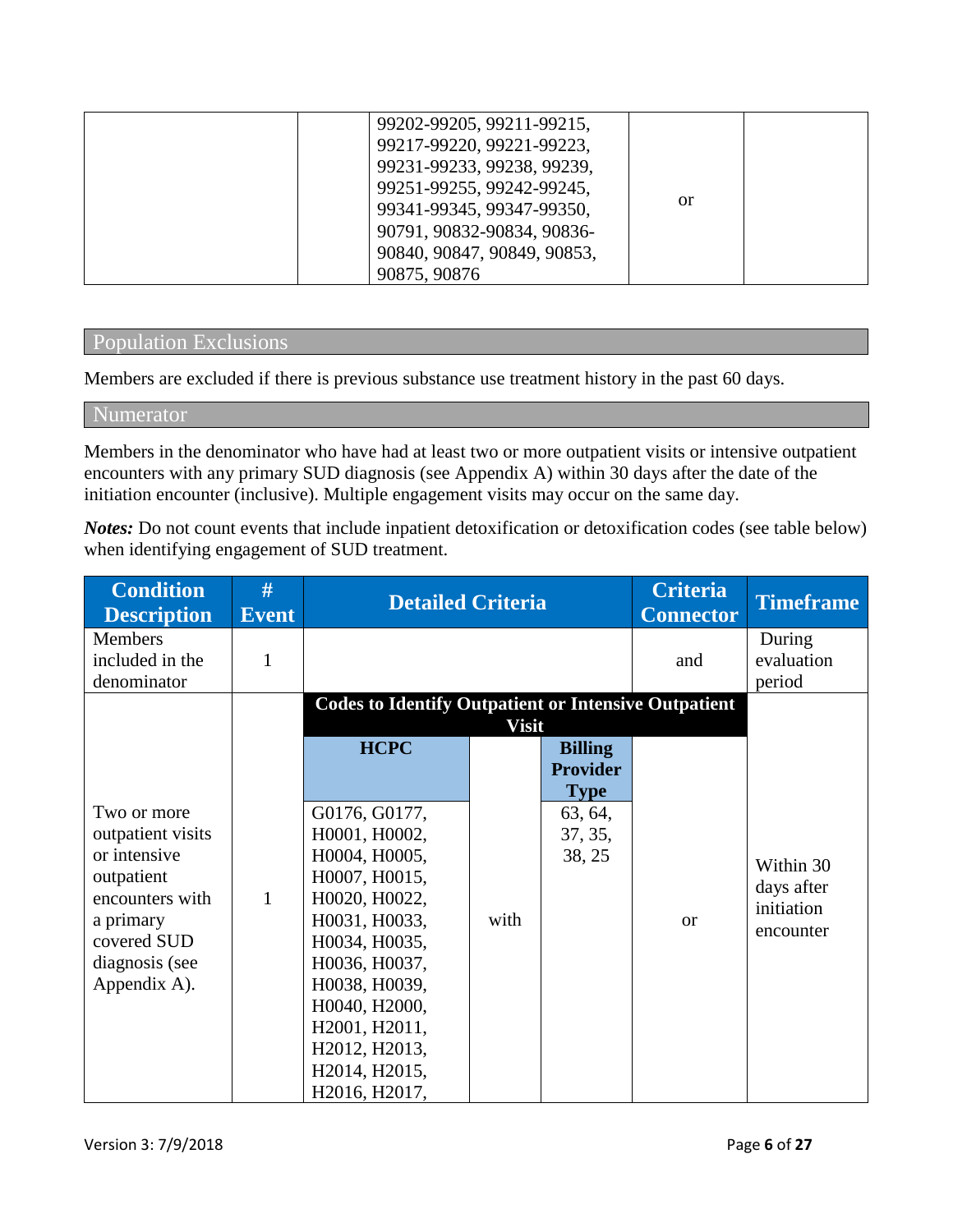| H2018, H2035,                                                 |                         |                                      |           |            |
|---------------------------------------------------------------|-------------------------|--------------------------------------|-----------|------------|
| H2036, S9480,                                                 |                         |                                      |           |            |
| S9485, T1006,                                                 |                         |                                      |           |            |
| T1012                                                         |                         |                                      |           |            |
| <b>CPT</b>                                                    |                         | <b>Billing</b>                       |           |            |
|                                                               |                         | <b>Provider</b>                      |           |            |
|                                                               |                         | <b>Type</b>                          |           |            |
| 99202-99205,                                                  |                         | 63, 64,                              |           |            |
| 99211-99215,                                                  |                         | 37, 35,                              |           |            |
| 99217-99220,                                                  |                         | 38, 25                               |           |            |
| 99221-99223,                                                  |                         |                                      |           |            |
|                                                               |                         |                                      |           |            |
| 99231-99233,                                                  |                         |                                      |           |            |
| 99238, 99239,                                                 | With                    |                                      | <b>or</b> |            |
| 99251-99255,                                                  |                         |                                      |           |            |
| 99242-99245,                                                  |                         |                                      |           |            |
| 99341-99345,                                                  |                         |                                      |           |            |
| 99347-99350,                                                  |                         |                                      |           |            |
| 90791, 90832-                                                 |                         |                                      |           |            |
| 90834, 90836-                                                 |                         |                                      |           |            |
| 90840, 90847,                                                 |                         |                                      |           |            |
| 90849, 90853,                                                 |                         |                                      |           |            |
| 90875, 90876                                                  |                         |                                      |           |            |
|                                                               | <b>UB Revenue Codes</b> |                                      |           |            |
|                                                               |                         |                                      |           |            |
|                                                               |                         |                                      |           |            |
| The organization does not need to determine practitioner type |                         |                                      |           |            |
| for follow-up visits identified by the following UB Revenue   |                         |                                      |           |            |
| codes. Visits identified by the following Revenue codes must  |                         |                                      |           | Within 30  |
| be used in conjunction with any primary covered Substance     |                         |                                      |           | days after |
|                                                               |                         | Use diagnosis code (see Appendix A). |           | initiation |
| <b>Revenue Code</b>                                           |                         | <b>Billing</b>                       |           | encounter  |
|                                                               |                         | <b>Provider</b>                      |           |            |
|                                                               | with                    | <b>Type</b>                          | <b>or</b> |            |
| 0900, 0914, 0915                                              |                         | 01                                   |           |            |
|                                                               |                         |                                      |           |            |
|                                                               |                         |                                      |           |            |
| UB Revenue Code 0900 with the following                       |                         |                                      |           |            |
|                                                               |                         |                                      |           |            |
| <b>CPT/HCPC</b>                                               |                         | <b>Billing</b>                       |           |            |
|                                                               |                         | <b>Provider</b>                      |           | Within 30  |
|                                                               |                         |                                      |           | days after |
| G0176, G0177,                                                 |                         | <b>Type</b>                          |           | initiation |
|                                                               | with                    | 32, 45                               | <b>or</b> | encounter  |
| H0001, H0002,                                                 |                         |                                      |           |            |
| H0004, H0005,                                                 |                         |                                      |           |            |
| H0007, H0015,                                                 |                         |                                      |           |            |
| H0020, H0022,                                                 |                         |                                      |           |            |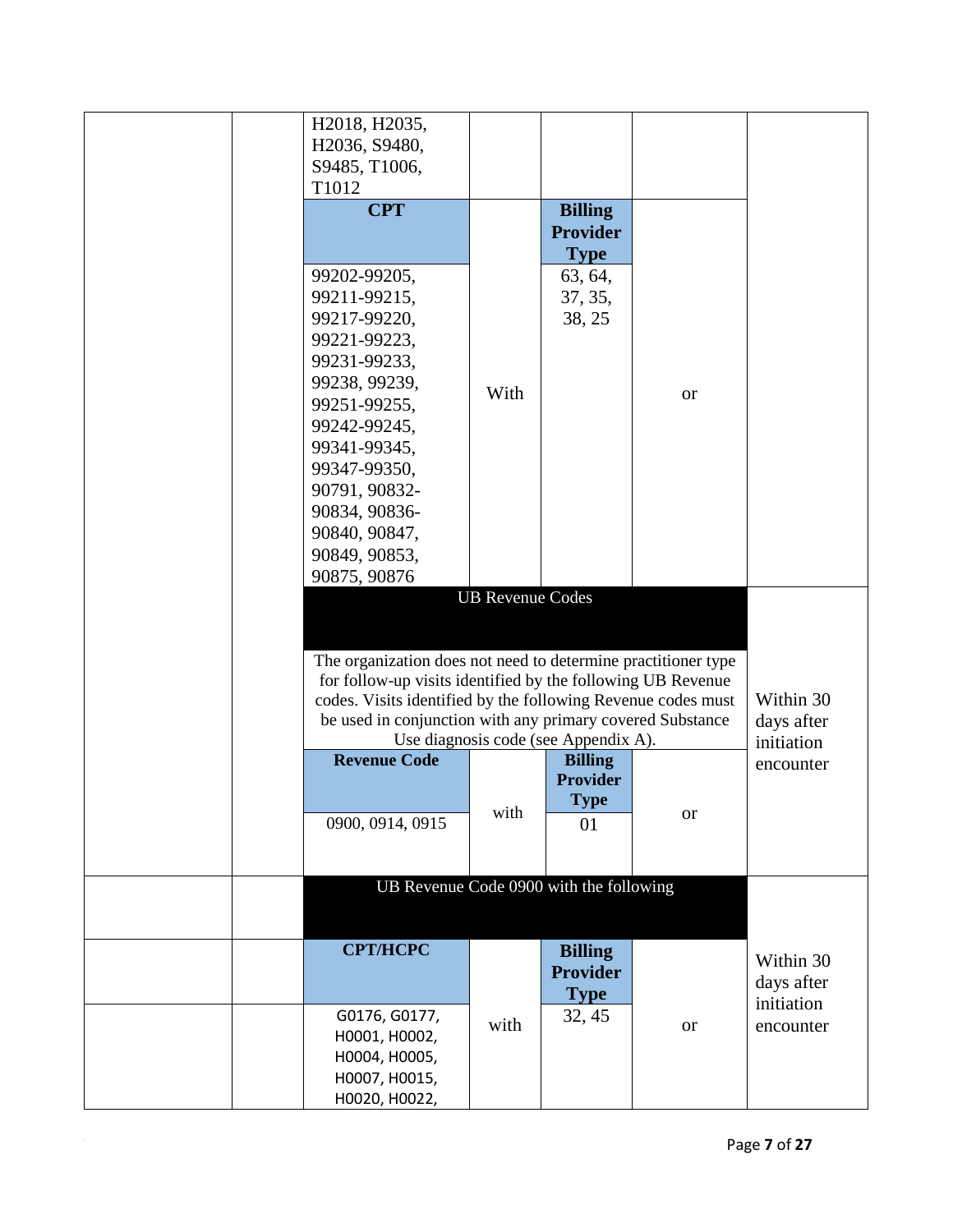|  | H0031, H0033,       |  |  |
|--|---------------------|--|--|
|  | H0034, H0035,       |  |  |
|  | H0036, H0037,       |  |  |
|  | H0038, H0039,       |  |  |
|  | H0040, H2000,       |  |  |
|  | H2001, H2011,       |  |  |
|  | H2012, H2013,       |  |  |
|  | H2014, H2015,       |  |  |
|  | H2016, H2017,       |  |  |
|  | H2018, H2035,       |  |  |
|  | H2036, S9480,       |  |  |
|  | S9485, T1006, T1012 |  |  |
|  | 99202-99205, 99211- |  |  |
|  | 99215, 99217-99220, |  |  |
|  | 99221-99223, 99231- |  |  |
|  | 99233, 99238,       |  |  |
|  | 99239, 99251-99255, |  |  |
|  | 99242-99245, 99341- |  |  |
|  | 99345, 99347-99350, |  |  |
|  | 90791, 90832-90834, |  |  |
|  | 90836-90840, 90847, |  |  |
|  | 90849, 90853,       |  |  |
|  | 90875, 90876        |  |  |

# Continuous Enrollment Criteria

Members must be continuously enrolled in the ACC on the date of intake through 30 days after the intake date, with no gaps.

### Data Source

RAE claims/encounter systems

### Calculation of Measure

This measure will be calculated by the RAE (utilization data on RAE services) and then validated by HSAG for accuracy.

RAEs will be required to:

- Use the Department approved template for data submission
- Upload and submit a detailed data set to the FTP website
- Participate in any measure validation activities required by the Department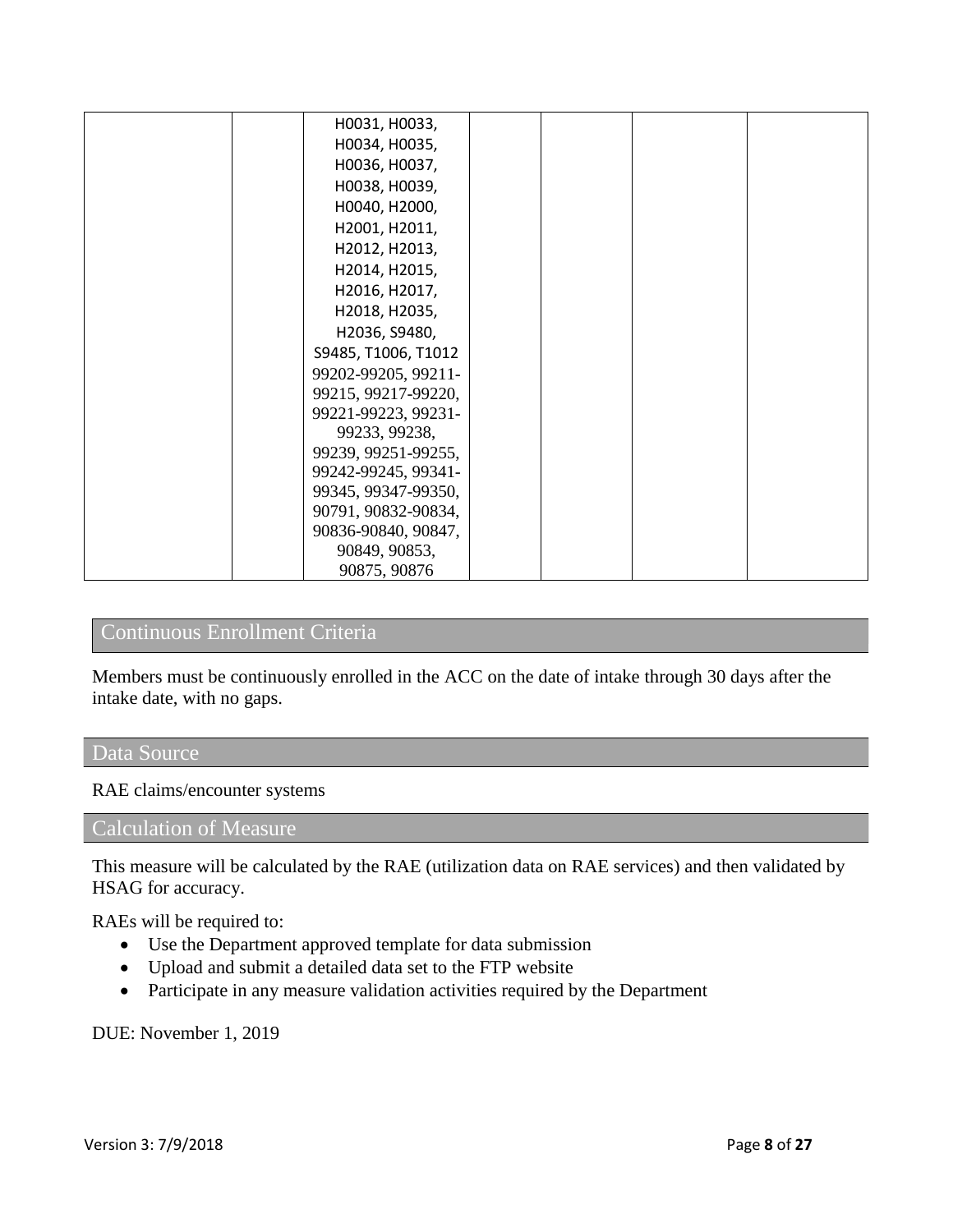# **Indicator 2: Follow-up appointment within 7 days of an Inpatient Hospital discharge for a mental health condition**

# Measure Description

The percentage of member discharges from an inpatient hospital episode for treatment of a primary covered mental health diagnosis to the community or a non-24-hour treatment facility who were seen on an outpatient basis by a mental health provider within 7 days.

Evaluation Period

July 1, 2018 to June 23, 2019

Denominator

Members will be included in the denominator if they are enrolled in the ACC and received a discharge from an inpatient hospital episode for treatment of a primary covered mental health diagnosis (See Appendix A) to the community or a non-24-hour treatment facility.

| <b>Condition</b><br><b>Description</b>                                                                                      | #<br><b>Event</b> | <b>Detailed Criteria</b>                       | <b>Criteria</b><br><b>Connector</b> | <b>Timeframe</b>               |
|-----------------------------------------------------------------------------------------------------------------------------|-------------------|------------------------------------------------|-------------------------------------|--------------------------------|
| Enrolled in the ACC                                                                                                         |                   |                                                | and                                 |                                |
| Member discharge from<br>an inpatient hospital<br>episode for a primary<br>covered mental health<br>diagnosis (see Appendix |                   | <b>UB Revenue Code</b><br>100-219 or 0100-0219 |                                     | During<br>evaluation<br>period |
| A).                                                                                                                         |                   |                                                |                                     |                                |

#### Population Exclusions

Members with a non-acute care discharge will be excluded from the denominator based on the chart below.

| <b>Codes to Identify Non-Acute Care</b> |                                                  |              |                                                            |                        |            |  |  |  |
|-----------------------------------------|--------------------------------------------------|--------------|------------------------------------------------------------|------------------------|------------|--|--|--|
| <b>Condition</b><br><b>Description</b>  | <b>Billing</b><br><b>Provider</b><br><b>Type</b> | <b>HCPCS</b> | <b>UB Revenue</b>                                          | <b>UB</b> Type of Bill | <b>POS</b> |  |  |  |
| Hospice                                 |                                                  |              | 0115, 0125, 0135,<br>0145, 0155, 0650,<br>0656, 0658, 0659 | 81x, 82x               | 34         |  |  |  |
| <b>SNF</b>                              |                                                  |              | 019x                                                       | 21x, 22x               | 31,<br>32  |  |  |  |
| Hospital<br>transitional                |                                                  |              |                                                            | 18x, 28x               |            |  |  |  |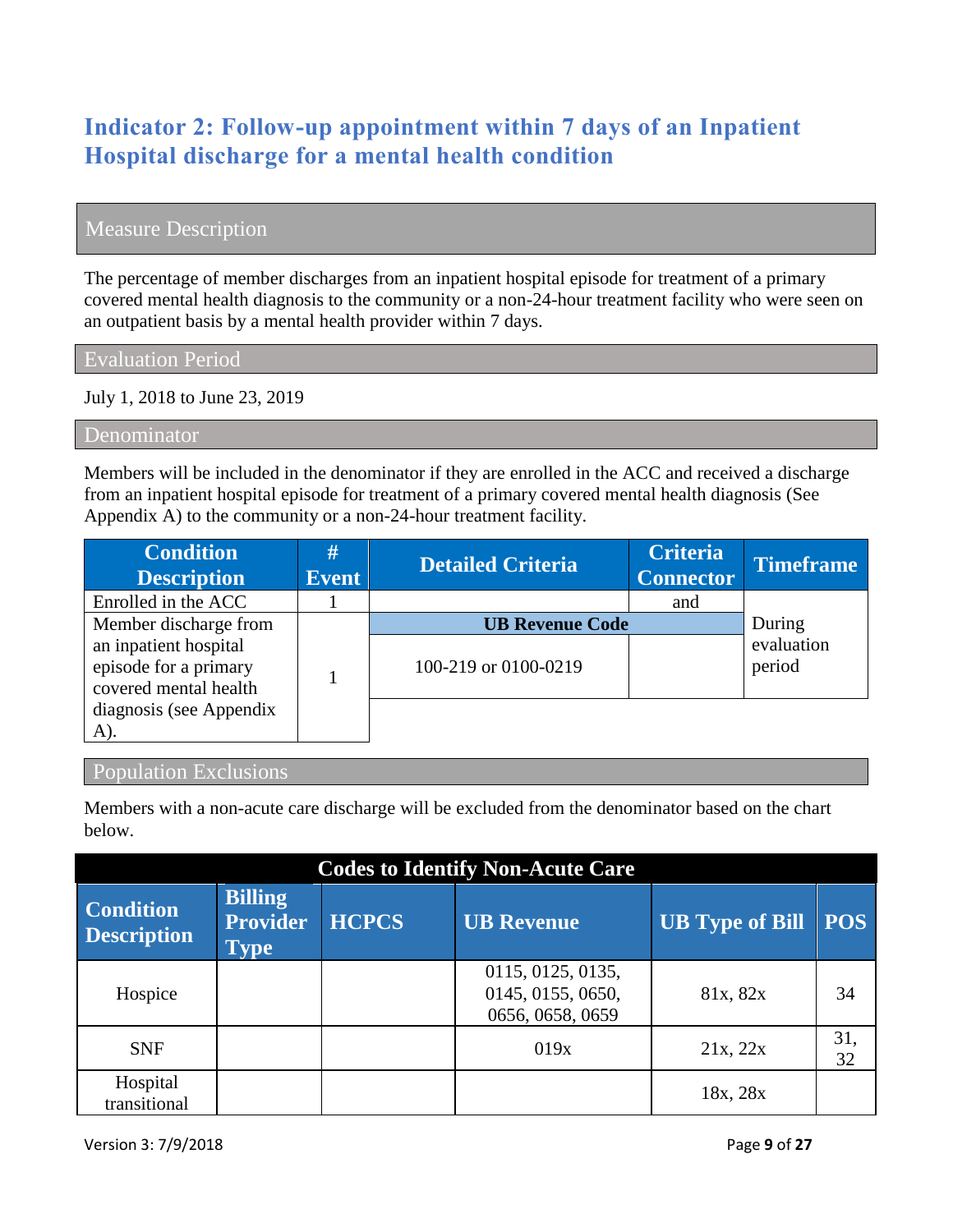| care, swing bed<br>or rehabilitation                                                                       |    |                                                                                                                              |                                                                                                             |           |
|------------------------------------------------------------------------------------------------------------|----|------------------------------------------------------------------------------------------------------------------------------|-------------------------------------------------------------------------------------------------------------|-----------|
| Rehabilitation                                                                                             |    |                                                                                                                              | 0118, 0128, 0138,<br>0148, 0158                                                                             |           |
| Respite                                                                                                    |    |                                                                                                                              | 655                                                                                                         |           |
| Intermediate<br>care facility                                                                              |    |                                                                                                                              |                                                                                                             | 54        |
| Residential<br>substance abuse<br>treatment<br>facility                                                    |    |                                                                                                                              | 1002                                                                                                        | 55        |
| Psychiatric<br>residential<br>treatment center                                                             |    | H0017-H0019                                                                                                                  | 1001                                                                                                        | 56        |
| Psychiatric<br>residential<br>treatment center<br>(when services<br>are paid for by<br>Fee For<br>Service) | 30 |                                                                                                                              | 0911                                                                                                        |           |
| Residential<br>Child Care<br>Facility (when<br>services are<br>paid for by Fee<br>For Service)             | 52 | 90791, 90785,<br>90832, 90834,<br>90837, 90846,<br>90847, 90853,<br>96101, 96102,<br>90833, 90836,<br>90839, 90840,<br>90863 |                                                                                                             | 11,<br>14 |
| Comprehensive<br>inpatient<br>rehabilitation<br>facility                                                   |    |                                                                                                                              |                                                                                                             | 61        |
| SNF)                                                                                                       |    |                                                                                                                              | Other non-acute care facilities that do not use the UB Revenue or type of bill codes for billing (e.g. ICF, |           |

#### **The following are exclusions from the denominator:**

- If the discharge is followed by readmission or direct transfer to an emergency department for a primary diagnosis of mental health- within the 7-day follow-up period, count only the readmission discharge or the discharge from the emergency department to which the patient was transferred.
- Exclude discharges followed by admission or direct transfer to an acute or nonacute facility within the 7-day follow-up period, regardless of primary diagnosis for the admission.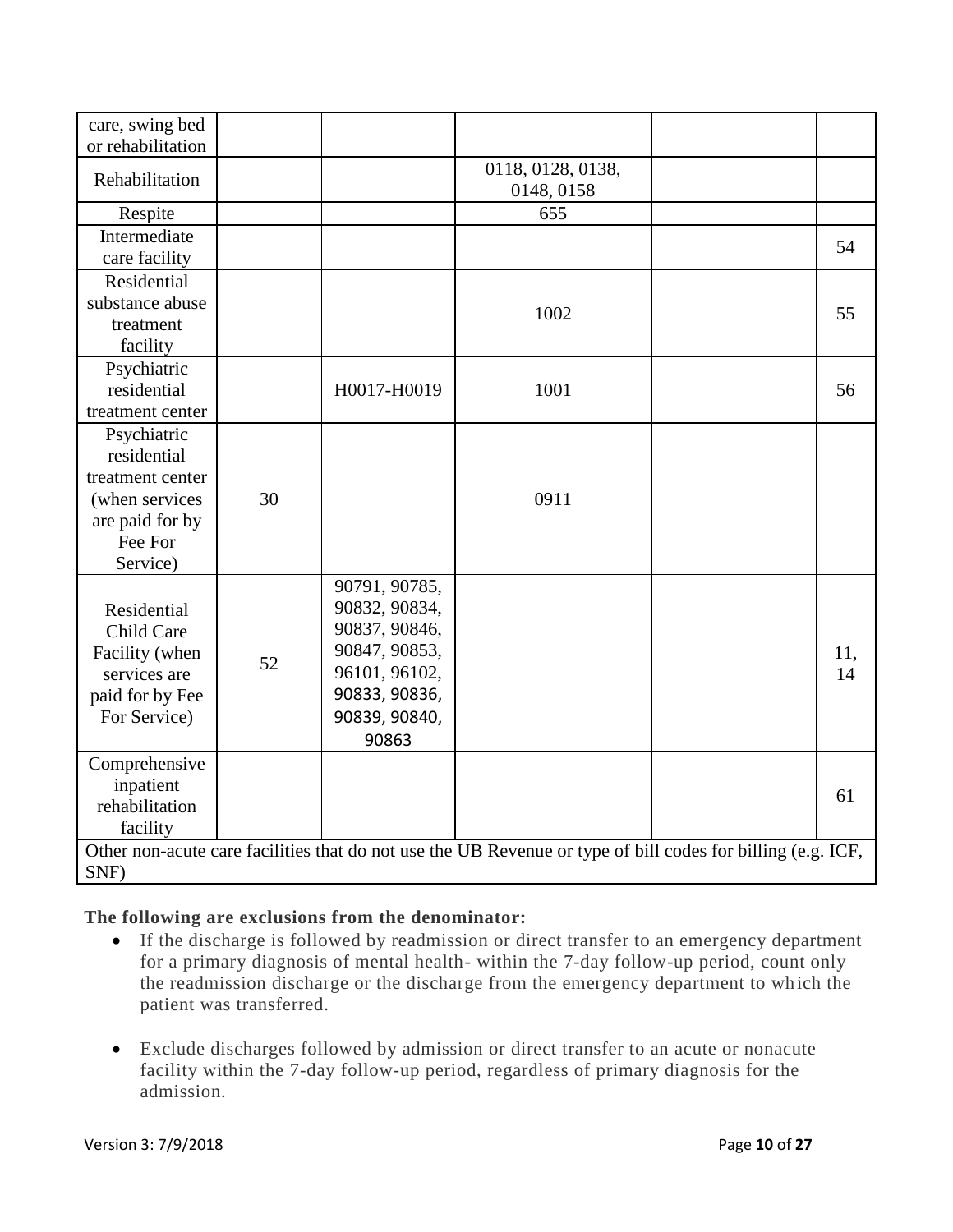These discharges are excluded from the measure because hospitalization or transfer may prevent an outpatient follow-up visit from taking place.

Numerator

Members in the denominator who were seen on an outpatient basis (this excludes case management) with a mental health provider within 7 days.

| <b>Condition</b>                            | #            | <b>Detailed Criteria</b>                                                                     |                                               | <b>Criteria</b>                                  | <b>Timeframe</b> |                          |
|---------------------------------------------|--------------|----------------------------------------------------------------------------------------------|-----------------------------------------------|--------------------------------------------------|------------------|--------------------------|
| <b>Description</b>                          | <b>Event</b> |                                                                                              |                                               |                                                  | <b>Connector</b> |                          |
| Member<br>included in<br>the<br>denominator | $\mathbf{1}$ |                                                                                              | and                                           |                                                  |                  |                          |
|                                             |              |                                                                                              | <b>Codes to Identify Mental Health Visits</b> |                                                  |                  |                          |
|                                             |              | <b>HCPCS</b>                                                                                 |                                               | <b>Billing</b><br><b>Provider</b><br><b>Type</b> |                  |                          |
|                                             |              | G0176, G0177,<br>H0002, H0004,<br>H0031, H0034-                                              |                                               | 37, 35,<br>38, 28                                |                  |                          |
|                                             |              | H0037, H0039,<br>H0040, H2000,<br>H2001, H2011,<br>H2012, H2014-                             | with                                          |                                                  | <b>or</b>        |                          |
| Mental health<br>(outpatient)               |              | H2018, H2022,<br>M0064, S9480,<br>S9485                                                      |                                               |                                                  |                  | Within 7                 |
| follow-up<br>visit with a<br>mental health  | $\mathbf{1}$ | <b>CPT</b>                                                                                   |                                               | <b>Billing</b><br><b>Provider</b><br><b>Type</b> | <b>or</b>        | days of the<br>discharge |
| provider                                    |              | 98960-98962,<br>99201-99205,<br>99211-99215,<br>99217-99220,<br>99242-99245,<br>99341-99345, | with                                          | 37, 35,<br>38, 28                                |                  |                          |
|                                             |              | 99347-99350<br><b>CPT</b>                                                                    |                                               | <b>Billing</b><br>Provider<br><b>Type</b>        |                  |                          |
|                                             |              | 90791, 90792,<br>90832, 90834,<br>90837, 90839,<br>90847, 90849,<br>90853, 90870,            | with                                          | 37, 35,<br>38, 28                                | <b>or</b>        |                          |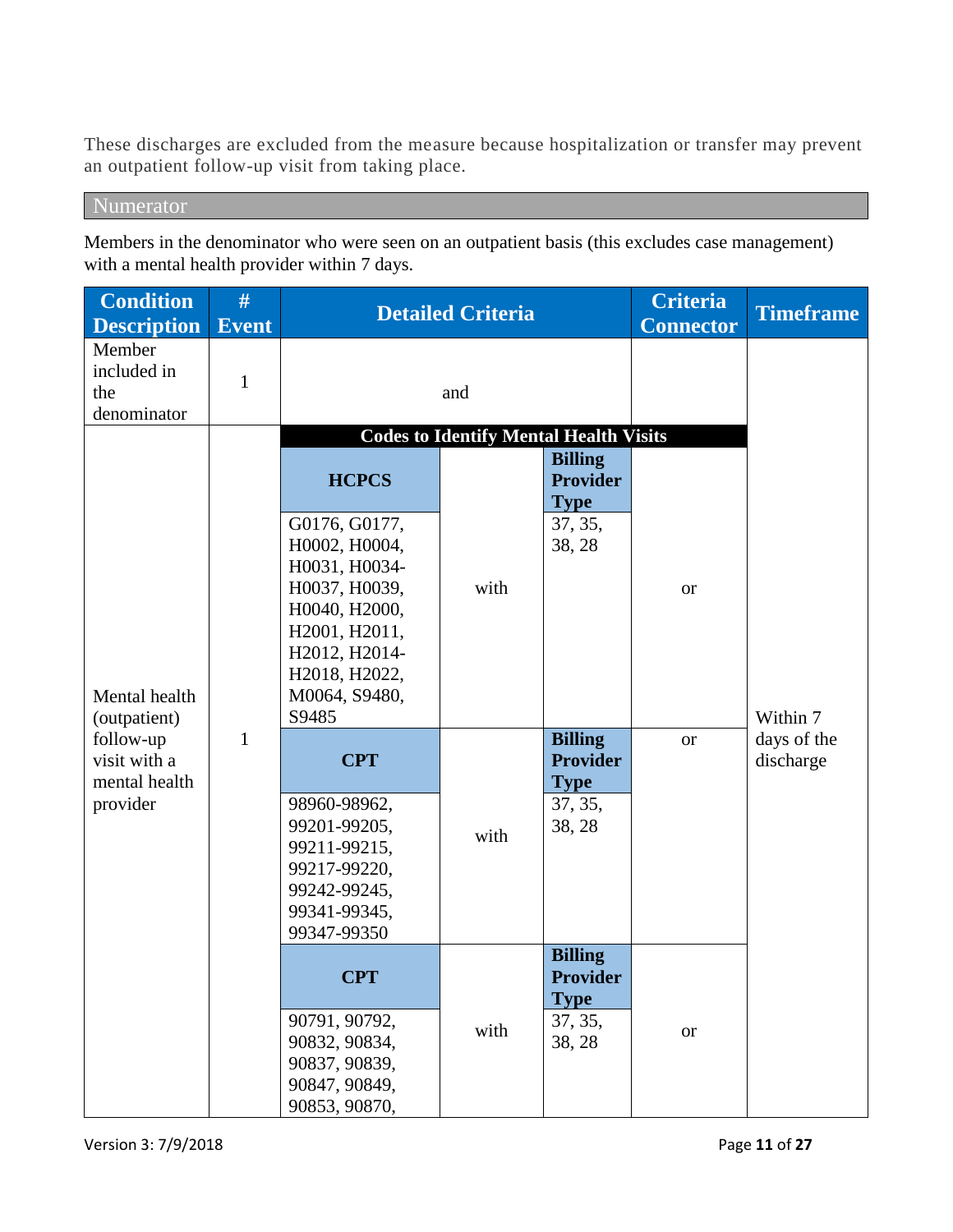| 90875, 90876,                                             |                                         |                 |           |             |
|-----------------------------------------------------------|-----------------------------------------|-----------------|-----------|-------------|
| 99221-99223,                                              |                                         |                 |           |             |
| 99231-99233,                                              |                                         |                 |           |             |
| 99238, 99239,                                             |                                         |                 |           |             |
| 99251-99255                                               |                                         |                 |           |             |
|                                                           |                                         |                 |           |             |
|                                                           | <b>UB Revenue Codes</b>                 |                 |           |             |
| The organization does not need to determine practitioner  |                                         |                 |           |             |
| type for follow-up visits identified by the following UB  |                                         |                 |           |             |
| Revenue codes. Visits identified by the following Revenue |                                         |                 |           | Within 7    |
| codes must be used in conjunction with any primary        |                                         |                 |           | days of the |
| covered Mental Health diagnosis code (see Appendix A).    |                                         |                 |           | discharge   |
|                                                           |                                         |                 |           |             |
|                                                           |                                         | <b>Billing</b>  |           |             |
| <b>Revenue Code</b>                                       |                                         | <b>Provider</b> |           |             |
|                                                           | with                                    | <b>Type</b>     | <b>or</b> |             |
| 0900, 0914, 0915                                          |                                         | 01              |           |             |
|                                                           | UB Revenue Code 0900 with the following |                 |           |             |
|                                                           |                                         |                 |           |             |
|                                                           |                                         | <b>Billing</b>  |           |             |
| <b>CPT/HCPC</b>                                           |                                         | <b>Provider</b> |           |             |
|                                                           |                                         | <b>Type</b>     |           |             |
| G0176, G0177,                                             |                                         | 32, 45          |           |             |
| H0002, H0004,                                             |                                         |                 |           |             |
| H0031, H0034-                                             |                                         |                 |           |             |
| H0037, H0039,                                             |                                         |                 |           |             |
| H0040, H2000,                                             |                                         |                 |           |             |
| H2001, H2011,                                             |                                         |                 |           |             |
| H2012, H2014-                                             |                                         |                 |           |             |
| H2018, H2022,                                             |                                         |                 |           |             |
| M0064, S9480,                                             |                                         |                 |           | Within 7    |
| S9485, 98960-                                             |                                         |                 |           | days of the |
| 98962, 99201-                                             | with                                    |                 |           |             |
|                                                           |                                         |                 | <b>or</b> | discharge   |
| 99205, 99211-                                             |                                         |                 |           |             |
| 99215, 99217-                                             |                                         |                 |           |             |
| 99220, 99242-                                             |                                         |                 |           |             |
| 99245, 99341-                                             |                                         |                 |           |             |
| 99345, 99347-                                             |                                         |                 |           |             |
| 99350, 90791,                                             |                                         |                 |           |             |
| 90832, 90834,                                             |                                         |                 |           |             |
| 90837, 90839,                                             |                                         |                 |           |             |
| 90847, 90849,                                             |                                         |                 |           |             |
| 90853, 90870,                                             |                                         |                 |           |             |
| 90875, 90876,                                             |                                         |                 |           |             |
| 99221-99223,                                              |                                         |                 |           |             |
| 99231-99233,                                              |                                         |                 |           |             |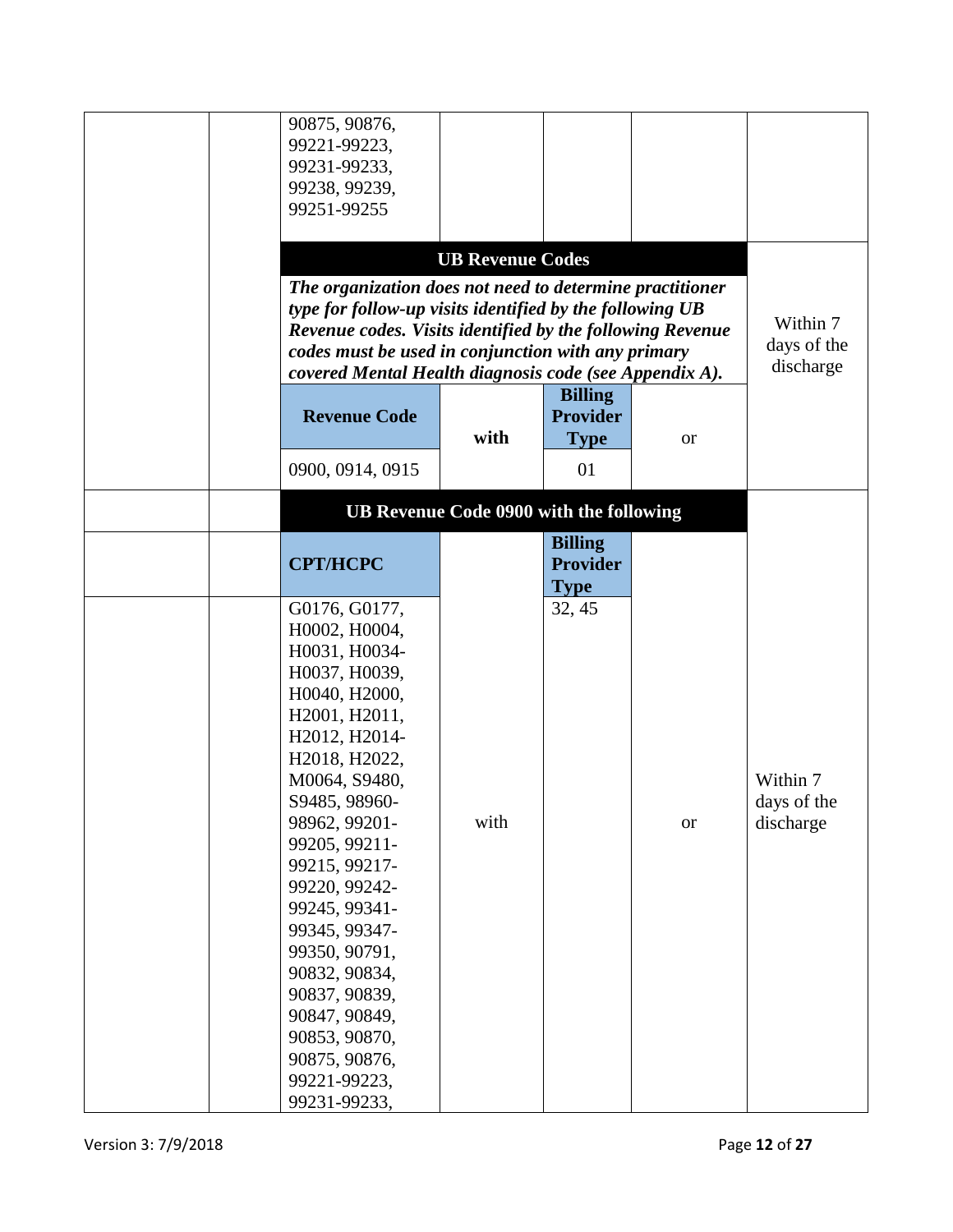| 99239<br>$-99^\circ$<br>^<br><i>.</i><br>2200<br>$\sim$ |  |  |
|---------------------------------------------------------|--|--|
| 00255<br>9925<br><u>, , , ,</u>                         |  |  |

\* For each denominator event (discharge), the follow-up visit must occur after the applicable discharge. An outpatient visit on the date of discharge should be included in the measure.

# Continuous Enrollment Criteria

Members must be continuously enrolled in the ACC from date of discharge for 7 days, with no gaps.

#### Data Source

RAE claims/encounter systems

Calculation of Measure

This measure will be calculated by the RAE (utilization data on RAE services) and then validated by HSAG for accuracy.

RAEs will be required to:

- Use the Department approved template for data submission
- Upload and submit a detailed data set to the FTP website
- Participate in any measure validation activities required by the Department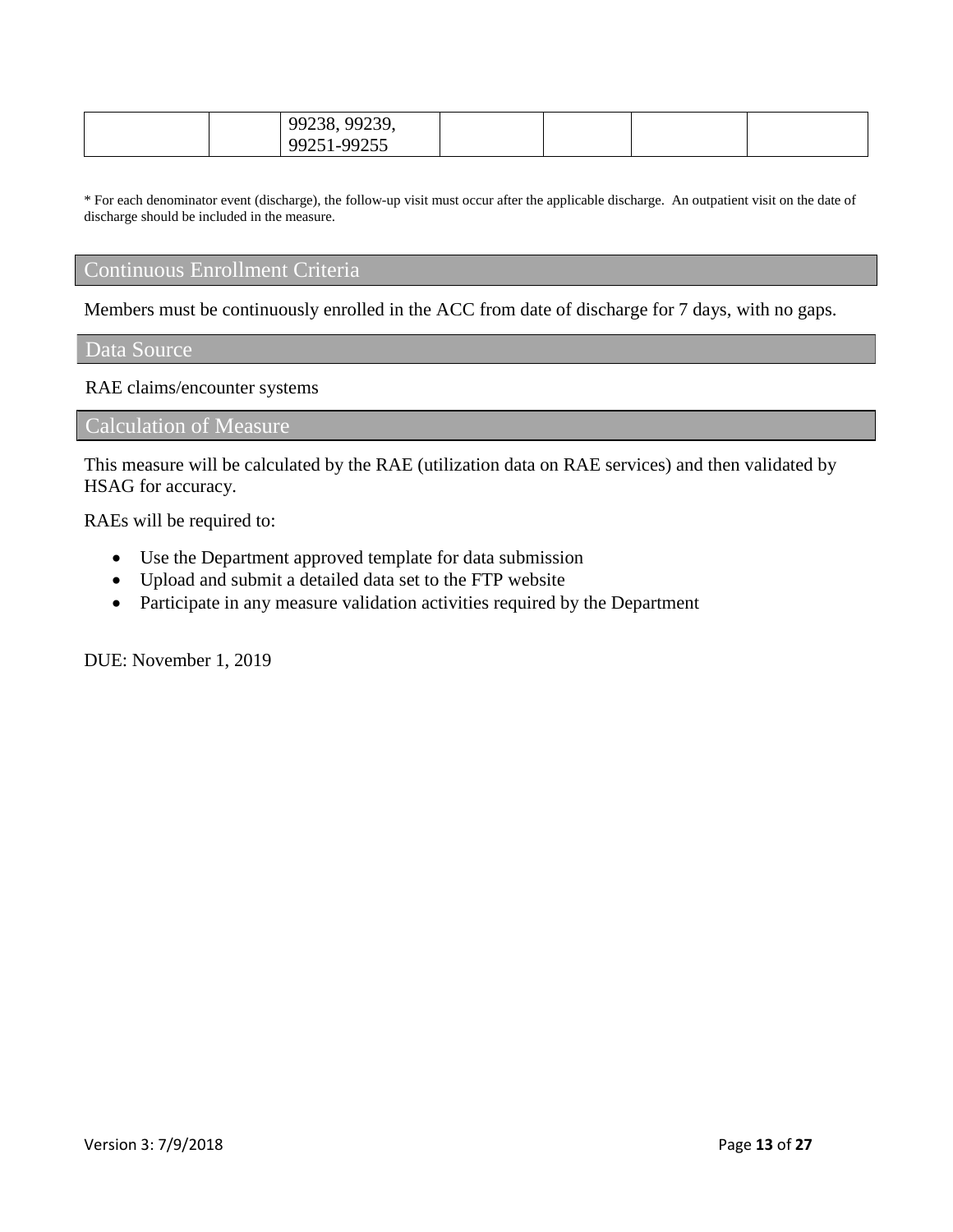# **Indicator 3: Follow-up Appointment within 7 days of an Emergency Department (ED) visit for a Substance Use Disorder**

#### Measure Description

The percentage of member discharges from an emergency department episode for treatment of a covered substance use disorder (SUD) to the community or a non-24-hour treatment facility who were seen on an outpatient basis by a behavioral health provider within 7 days.

Evaluation Period

July 1, 2018 to June 23, 2019

Denominator

Members will be included in the denominator if they are enrolled in the ACC and received a discharge from an emergency department episode for treatment of a primary covered substance use disorder diagnosis (see Appendix A) to the community or a non-24-hour treatment facility.

| <b>Condition</b><br><b>Description</b>           | #<br><b>Event</b> | <b>Detailed Criteria</b> | <b>Criteria</b><br><b>Connector</b> | <b>Timeframe</b>     |
|--------------------------------------------------|-------------------|--------------------------|-------------------------------------|----------------------|
| Enrolled in the ACC                              |                   |                          | and                                 |                      |
| Member discharge from                            |                   | <b>UB Revenue Code</b>   |                                     |                      |
| an emergency department<br>episode for a primary |                   | $45x$ or $045x$          | <sub>or</sub>                       | During<br>evaluation |
| substance use disorder                           |                   | <b>CPT</b>               | period                              |                      |
| diagnosis (see Appendix<br>A).                   |                   | 99281-99285              | or                                  |                      |

# Population Exclusions

Members with a non-acute care discharge will be excluded from the measure.

| <b>Codes to Identify Non-Acute Care</b>                          |                                                  |              |                                                            |                                  |            |  |  |
|------------------------------------------------------------------|--------------------------------------------------|--------------|------------------------------------------------------------|----------------------------------|------------|--|--|
| Condition<br><b>Description</b>                                  | <b>Billing</b><br><b>Provider</b><br><b>Type</b> | <b>HCPCS</b> | <b>UB Revenue</b>                                          | <b>UB</b> Type of<br><b>Bill</b> | <b>POS</b> |  |  |
| Hospice                                                          |                                                  |              | 0115, 0125, 0135,<br>0145, 0155, 0650,<br>0656, 0658, 0659 | 81x, 82x                         | 34         |  |  |
| <b>SNF</b>                                                       |                                                  |              | 019x                                                       | 21x, 22x                         | 31, 32     |  |  |
| Hospital<br>transitional<br>care, swing bed<br>or rehabilitation |                                                  |              |                                                            | 18x, 28x                         |            |  |  |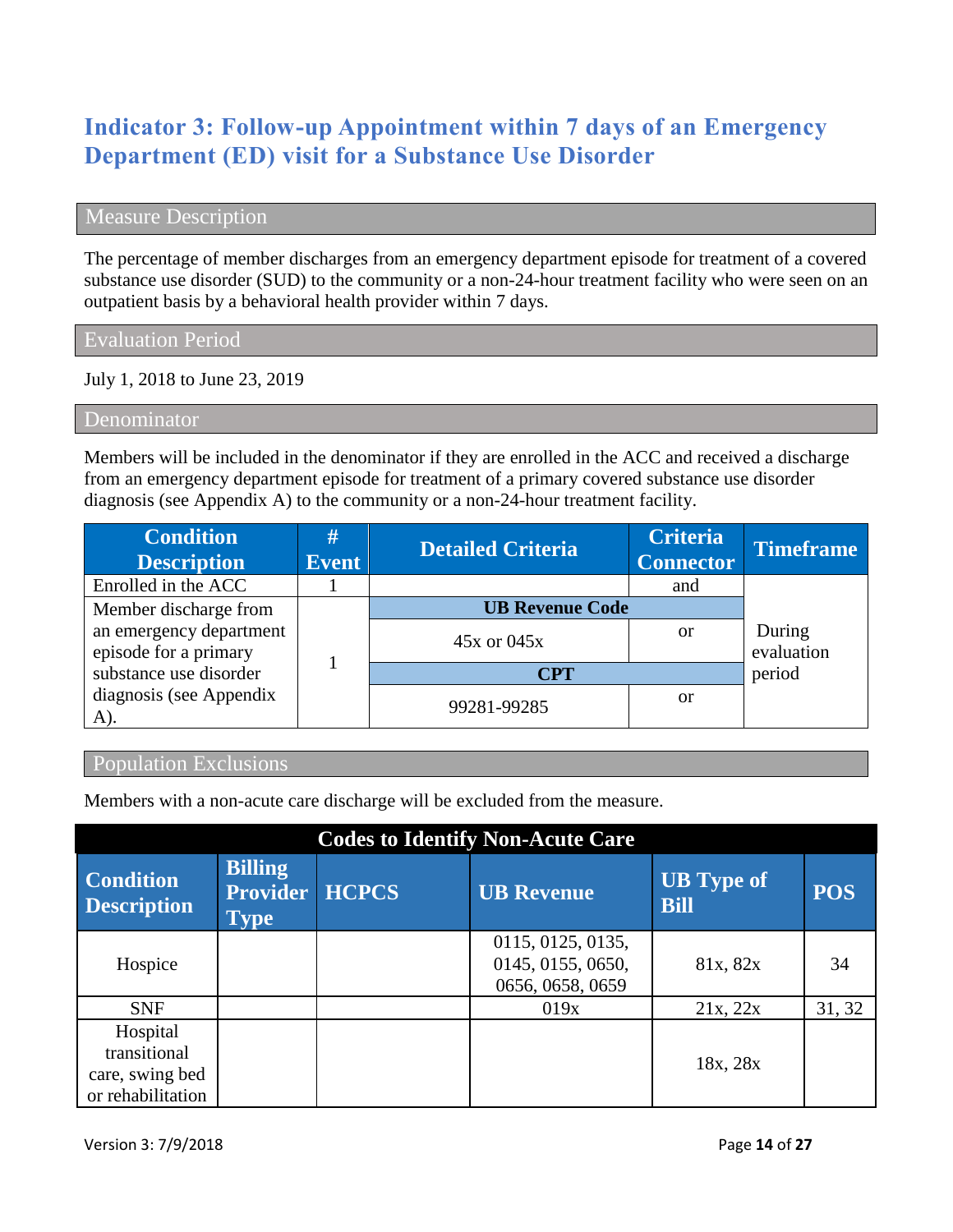| Rehabilitation   |    |                                | 0118, 0128, 0138,<br>0148, 0158                                                                             |        |
|------------------|----|--------------------------------|-------------------------------------------------------------------------------------------------------------|--------|
| Respite          |    |                                | 655                                                                                                         |        |
| Intermediate     |    |                                |                                                                                                             | 54     |
| care facility    |    |                                |                                                                                                             |        |
| Residential      |    |                                |                                                                                                             |        |
| substance abuse  |    |                                | 1002                                                                                                        | 55     |
| treatment        |    |                                |                                                                                                             |        |
| facility         |    |                                |                                                                                                             |        |
| Psychiatric      |    |                                |                                                                                                             |        |
| residential      |    | H0017-H0019                    | 1001                                                                                                        | 56     |
| treatment center |    |                                |                                                                                                             |        |
| Psychiatric      |    |                                |                                                                                                             |        |
| residential      |    |                                |                                                                                                             |        |
| treatment center |    |                                |                                                                                                             |        |
| (when services   | 30 |                                | 0911                                                                                                        |        |
| are paid for by  |    |                                |                                                                                                             |        |
| Fee For          |    |                                |                                                                                                             |        |
| Service)         |    |                                |                                                                                                             |        |
| Residential      |    | 90791, 90785,<br>90832, 90834, |                                                                                                             |        |
| Child Care       |    | 90837, 90846,                  |                                                                                                             |        |
| Facility (when   |    | 90847, 90853,                  |                                                                                                             |        |
| services are     | 52 | 96101, 96102,                  |                                                                                                             | 11, 14 |
| paid for by Fee  |    | 90833, 90836,                  |                                                                                                             |        |
| For Service)     |    | 90839, 90840,                  |                                                                                                             |        |
|                  |    | 90863                          |                                                                                                             |        |
| Comprehensive    |    |                                |                                                                                                             |        |
| inpatient        |    |                                |                                                                                                             |        |
| rehabilitation   |    |                                |                                                                                                             | 61     |
| facility         |    |                                |                                                                                                             |        |
|                  |    |                                | Other non-acute care facilities that do not use the UB Revenue or type of bill codes for billing (e.g. ICF, |        |
| SNF)             |    |                                |                                                                                                             |        |

#### **The following are exclusions from the denominator:**

- If the discharge is followed by readmission or direct transfer to an emergency department for a primary diagnosis of substance use disorder (SUD) within the 7-day follow-up period, count only the readmission discharge or the discharge from the emergency department to which the patient was transferred.
- Exclude discharges followed by admission or direct transfer to an acute or nonacute facility within the 7-day follow-up period, regardless of primary diagnosis for the admission.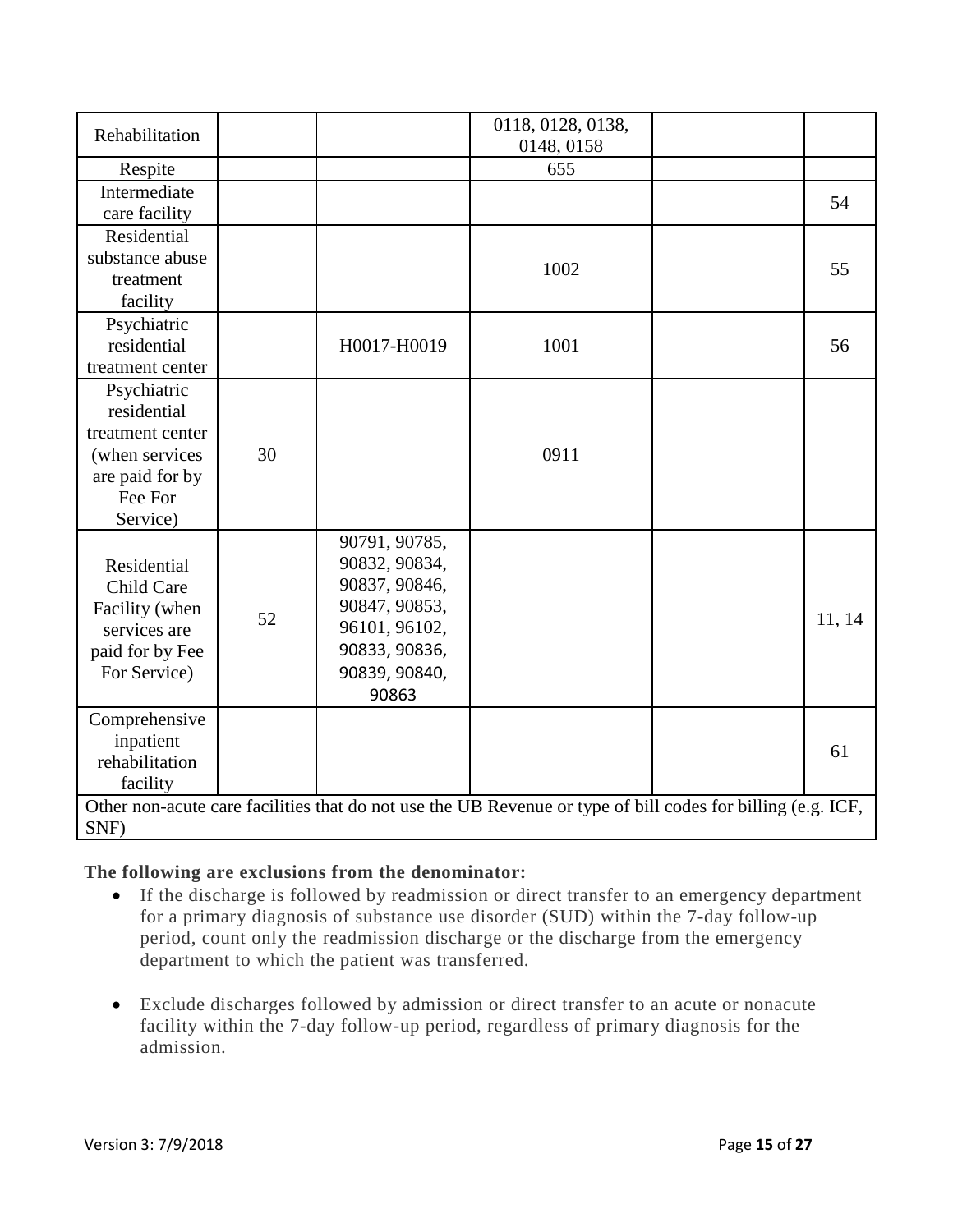These discharges are excluded from the measure because hospitalization or transfer may prevent an outpatient follow-up visit from taking place.

Numerator

Members in the denominator who were seen on an outpatient basis (this excludes case management) with a behavioral health provider within 7 days.

| <b>Condition</b><br><b>Description</b>                                                                  | #<br><b>Event</b> | <b>Detailed Criteria</b>                                                                                                                                                                                                                                                                                    |      |                                                                                                                             | <b>Criteria</b><br><b>Connector</b> | <b>Timeframe</b>                     |
|---------------------------------------------------------------------------------------------------------|-------------------|-------------------------------------------------------------------------------------------------------------------------------------------------------------------------------------------------------------------------------------------------------------------------------------------------------------|------|-----------------------------------------------------------------------------------------------------------------------------|-------------------------------------|--------------------------------------|
| Member<br>included in the<br>denominator                                                                | $\mathbf{1}$      |                                                                                                                                                                                                                                                                                                             |      |                                                                                                                             | and                                 |                                      |
|                                                                                                         |                   | <b>HCPCS</b><br>S3005, T1007,<br>T1019, T1023                                                                                                                                                                                                                                                               | with | <b>Codes to Identify Detoxification</b><br><b>Billing</b><br><b>Provider</b><br><b>Type</b><br>63, 64,<br>37, 35,<br>38, 25 | <b>or</b>                           | Within 7<br>days of the<br>discharge |
|                                                                                                         |                   | <b>Codes to Identify Behavioral Health Visits</b>                                                                                                                                                                                                                                                           |      |                                                                                                                             |                                     |                                      |
| Substance Use<br>Disorder<br>(outpatient)<br>follow-up visit<br>with a<br>behavioral<br>health provider | $\mathbf{1}$      | <b>HCPC</b><br>G0176, G0177,<br>H0001, H0002,<br>H0004, H0005,<br>H0007, H0015,<br>H0020, H0022,<br>H0031, H0033,<br>H0034, H0035,<br>H0036, H0037,<br>H0039, H0040,<br>H2000, H2001,<br>H2011, H2012,<br>H2013, H2014,<br>H2015, H2016,<br>H2017, H2018,<br>H2035, H2036,<br>S9480, S9485,<br>T1006, T1012 | with | <b>Billing</b><br><b>Provider</b><br><b>Type</b><br>63, 64,<br>37, 35,<br>38, 25                                            | <b>or</b>                           | Within 7<br>days of the<br>discharge |
|                                                                                                         |                   | <b>CPT</b><br>99202-99205,<br>99211-99215,<br>99217-99220,                                                                                                                                                                                                                                                  | with | <b>Billing</b><br><b>Provider</b><br><b>Type</b><br>63, 64,<br>37, 35,<br>38, 25                                            | <b>or</b>                           | Within 7<br>days of the<br>discharge |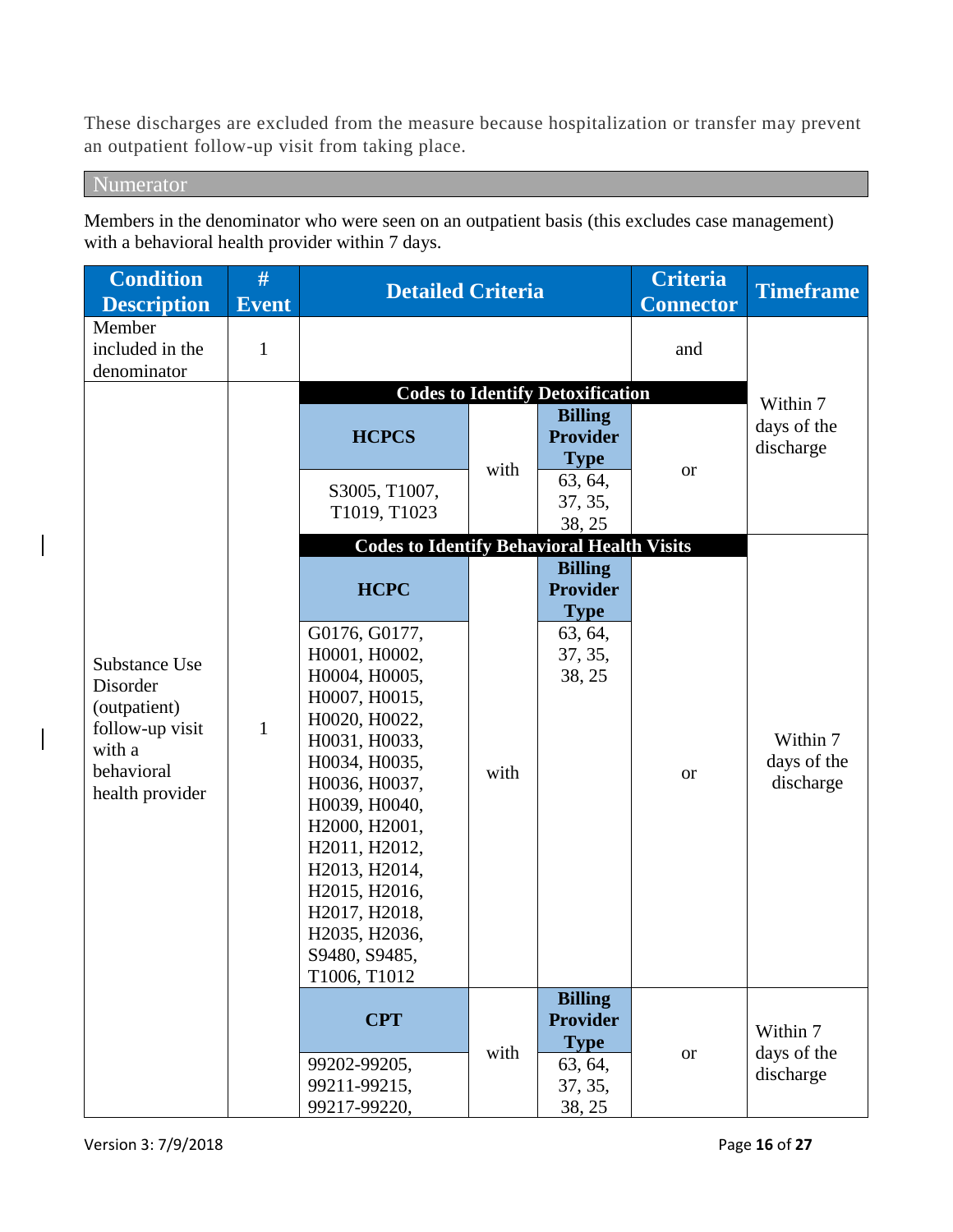| 99221-99223,                                             |      |                         |           |             |
|----------------------------------------------------------|------|-------------------------|-----------|-------------|
| 99231-99233,                                             |      |                         |           |             |
| 99238, 99239,                                            |      |                         |           |             |
| 99251-99255,                                             |      |                         |           |             |
| 99242-99245,                                             |      |                         |           |             |
| 99341-99345,                                             |      |                         |           |             |
| 99347-99350,                                             |      |                         |           |             |
| 90791, 90832-                                            |      |                         |           |             |
| 90834, 90836-                                            |      |                         |           |             |
| 90840, 90847,                                            |      |                         |           |             |
| 90849, 90853,                                            |      |                         |           |             |
| 90875, 90876                                             |      |                         |           |             |
|                                                          |      | <b>UB Revenue Codes</b> |           |             |
| The organization does not need to determine              |      |                         |           |             |
| practitioner type for follow-up visits identified by the |      |                         |           |             |
| following UB Revenue codes. Visits identified by the     |      |                         |           | Within 7    |
| following Revenue codes must be used in conjunction      |      |                         |           | days of the |
| with any primary covered Substance Use diagnosis code    |      |                         |           | discharge   |
| (see Appendix A).                                        |      |                         |           |             |
|                                                          |      | <b>Billing</b>          |           |             |
| <b>Revenue Code</b>                                      |      | <b>Provider</b>         |           |             |
|                                                          | with | <b>Type</b>             | <b>or</b> |             |
| 0900, 0914, 0915                                         |      | 01                      |           |             |
| UB Revenue Code 0900 with the following                  |      |                         |           |             |
|                                                          |      | <b>Billing</b>          |           |             |
| <b>CPT/HCPC</b>                                          |      | <b>Provider</b>         |           |             |
|                                                          |      | <b>Type</b>             |           |             |
| S3005, T1007,                                            |      | 32, 45                  |           |             |
| T1019, T1023,                                            |      |                         |           |             |
| G0176, G0177,                                            |      |                         |           |             |
| H0001, H0002,                                            |      |                         |           |             |
| H0004, H0005,                                            |      |                         |           |             |
|                                                          |      |                         |           | Within 7    |
|                                                          |      |                         |           |             |
| H0007, H0015,                                            |      |                         |           | days of the |
| H0020, H0022,                                            | with |                         | <b>or</b> | discharge   |
| H0031, H0033,                                            |      |                         |           |             |
| H0034, H0035,                                            |      |                         |           |             |
|                                                          |      |                         |           |             |
| H0036, H0037,<br>H0039, H0040,                           |      |                         |           |             |
| H2000, H2001,                                            |      |                         |           |             |
| H2011, H2012,                                            |      |                         |           |             |
| H2013, H2014,                                            |      |                         |           |             |
|                                                          |      |                         |           |             |
| H2015, H2016,<br>H2017, H2018,<br>H2035, H2036,          |      |                         |           |             |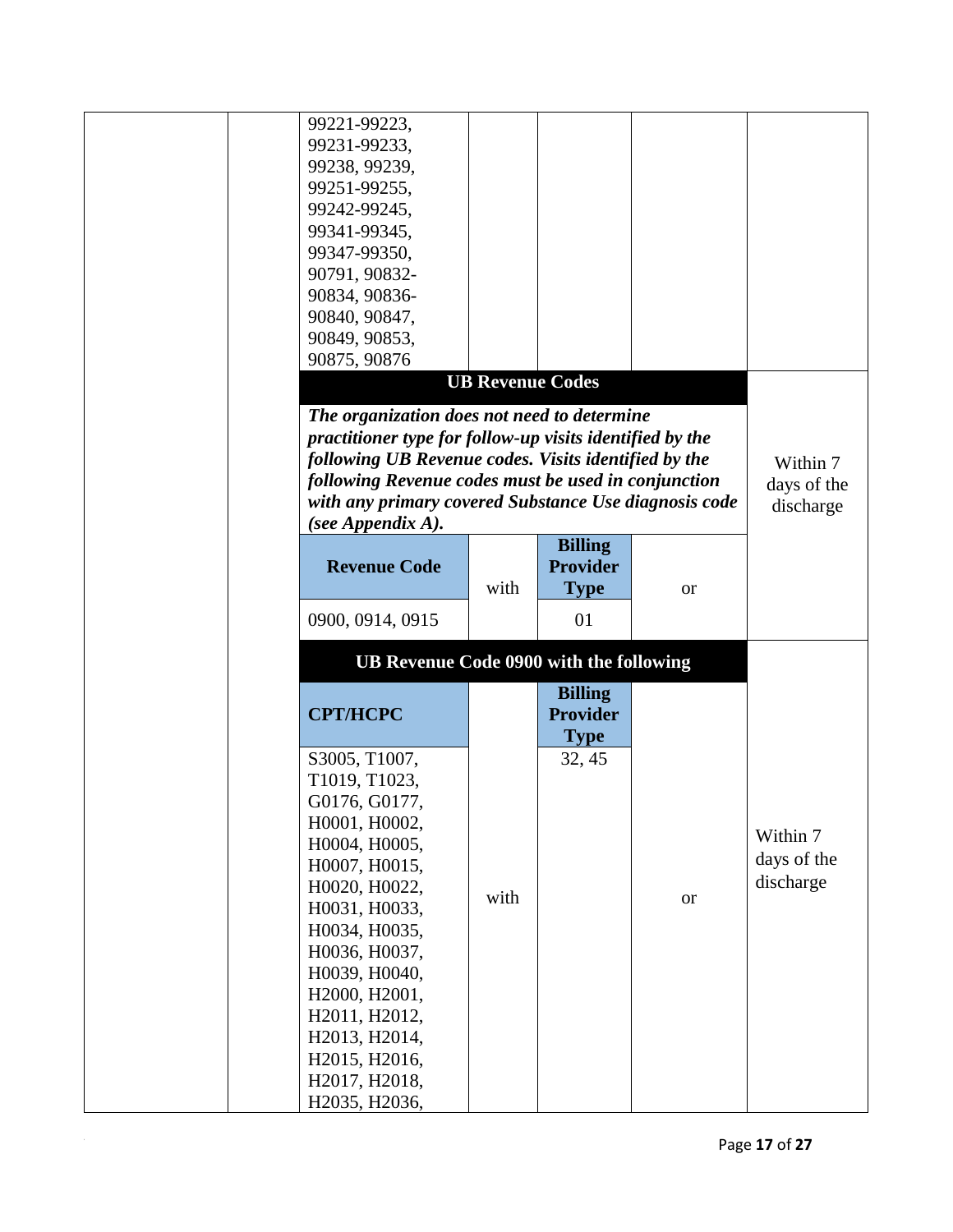| S9480, S9485, |  |  |
|---------------|--|--|
| T1006, T1012  |  |  |
| 99202-99205,  |  |  |
| 99211-99215,  |  |  |
| 99217-99220,  |  |  |
| 99221-99223,  |  |  |
| 99231-99233,  |  |  |
| 99238, 99239, |  |  |
| 99251-99255,  |  |  |
| 99242-99245,  |  |  |
| 99341-99345,  |  |  |
| 99347-99350,  |  |  |
| 90791, 90832- |  |  |
| 90834, 90836- |  |  |
| 90840, 90847, |  |  |
| 90849, 90853, |  |  |
| 90875, 90876  |  |  |

# Continuous Enrollment Criteria

Members must be continuously enrolled in the ACC from date of discharge for 7 days, with no gaps.

# Data Source

## RAE claims/encounter systems

# Calculation of Measure

This measure will be calculated by HCPF.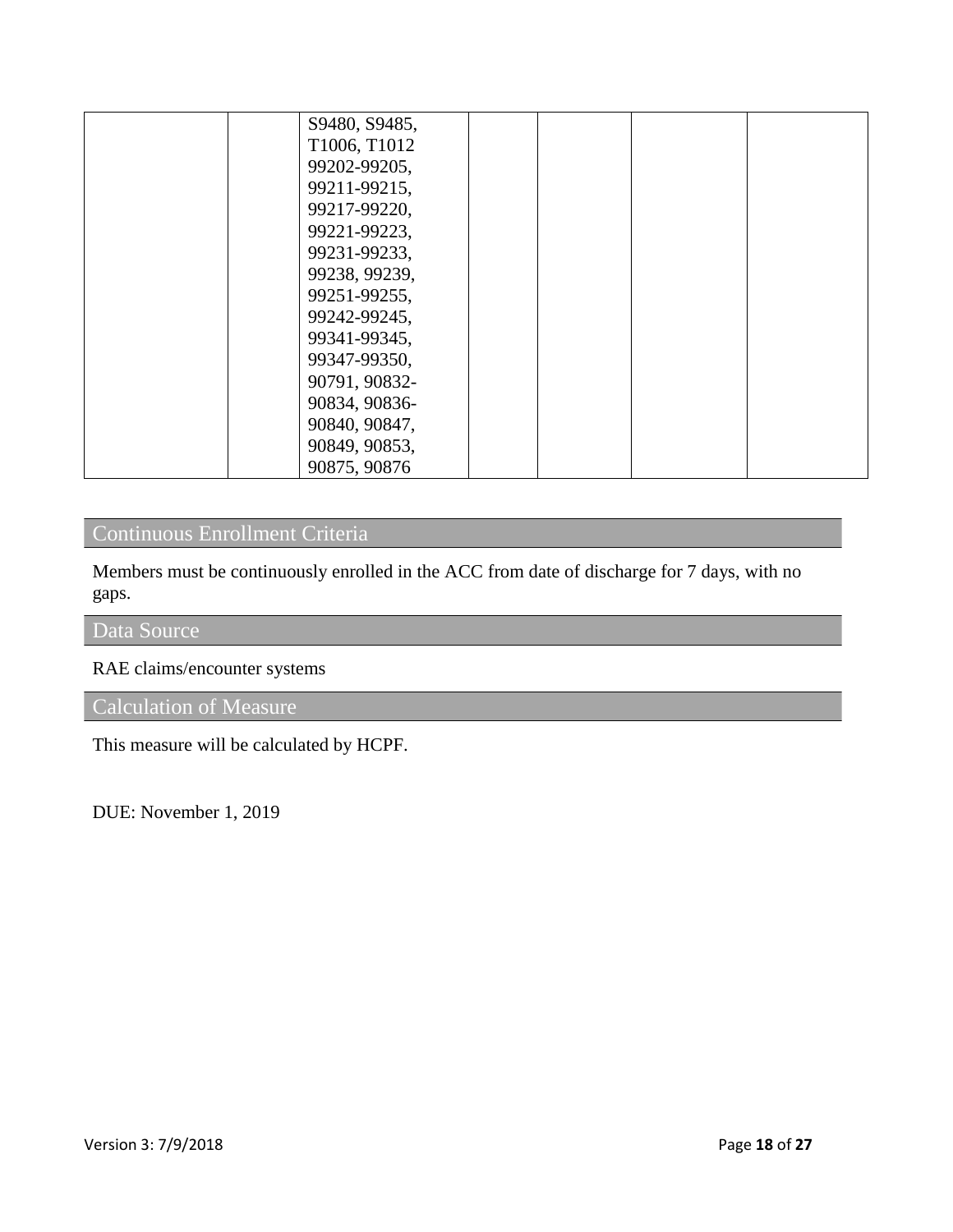# **Indicator 4: Follow-up after a Positive Depression Screen**

### Measure Description

Percentage of members engaged in mental health service within 30 days of screening positive for depression within a Primary Care Setting.

\*In order to qualify for payment, depression screening rates cannot fall below 7%, as identified by the number of members with an outpatient primary care visit in the evaluation period who received a depression screening (G8431, G8510)

Evaluation Period

July 1, 2018 to May 31, 2019

Denominator

All members with a positive depression screening as identified by procedure code G8431in a primary care setting.

Numerator

All members with a positive depression screen who also received one of the following services within 30 days:

| <b>Condition</b><br><b>Description</b>    | #<br><b>Event</b> | <b>Detailed Criteria</b>                                              |      |                                                                                      | <b>Criteria</b><br><b>Connector</b>                                                    | <b>Timeframe</b>                                             |
|-------------------------------------------|-------------------|-----------------------------------------------------------------------|------|--------------------------------------------------------------------------------------|----------------------------------------------------------------------------------------|--------------------------------------------------------------|
| Members included in<br>the denominator    | $\mathbf{1}$      |                                                                       |      |                                                                                      | and                                                                                    | During<br>evaluation<br>period                               |
|                                           |                   |                                                                       |      | Care)                                                                                | Codes to identify follow-up Assessment in<br>any setting (Behavioral Health or Primary |                                                              |
| At least one of the<br>following services | 1                 | <b>CPT</b><br>90791,<br>90832,<br>90834,<br>90837,<br>90846,<br>90847 | with | <b>Billing</b><br>Provider<br><b>Type</b><br>35, 37,<br>38, 41,<br>25, 26,<br>05, 39 | <b>Or</b>                                                                              | Within 30<br>days of the<br>Positive<br>Depression<br>Screen |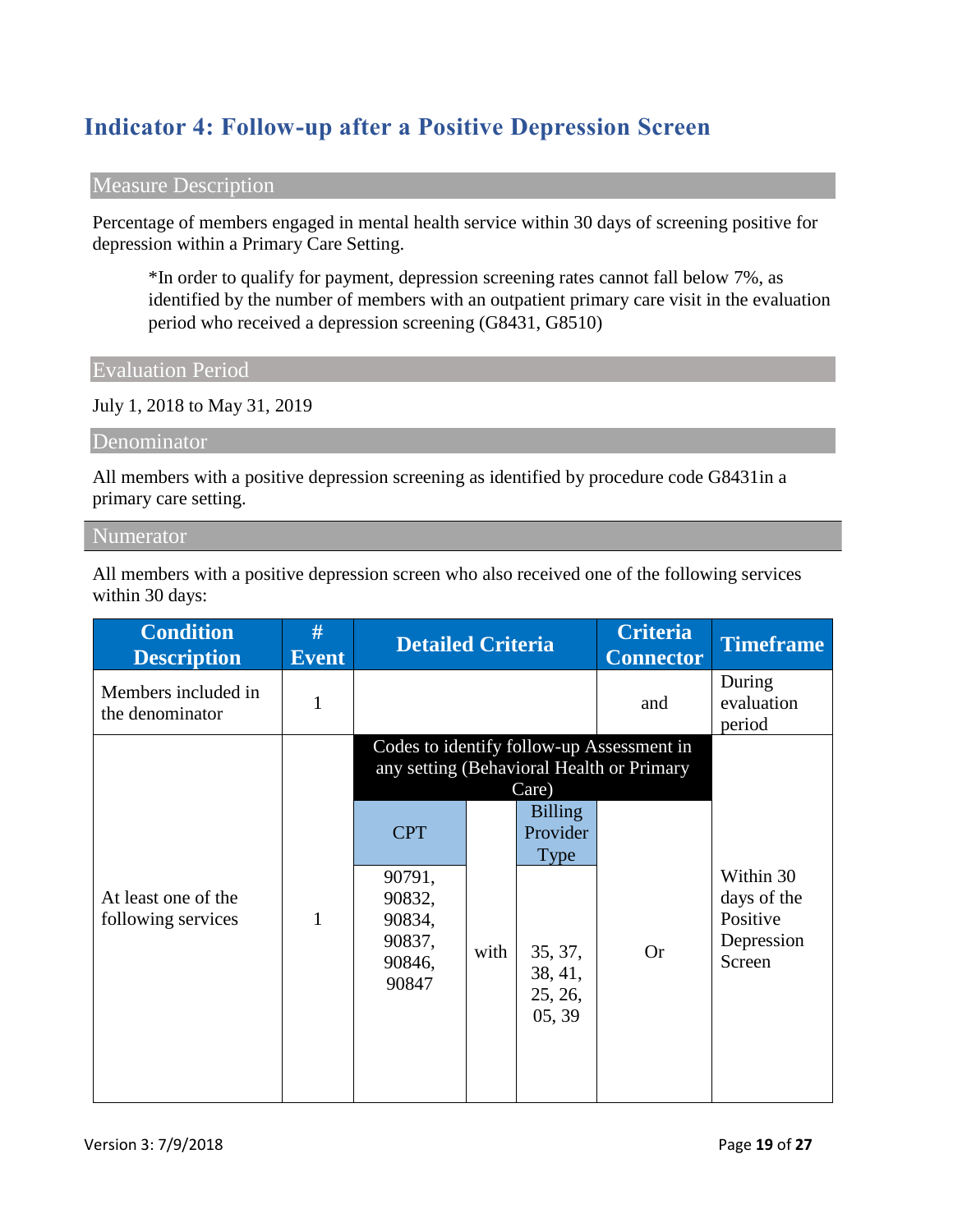|          |      |                                 | Codes to identify follow-up Assessment in a  |
|----------|------|---------------------------------|----------------------------------------------|
|          |      |                                 | Behavioral Health Setting using a Behavioral |
|          |      | Health Screen or Evaluation and |                                              |
|          |      |                                 | Management Codes, including Emergency        |
|          |      |                                 | Department E&M Codes and Consultation        |
|          |      | E&M Codes                       |                                              |
|          |      | <b>Billing</b>                  |                                              |
|          |      |                                 |                                              |
| CPT/HCPC |      | Provider                        |                                              |
|          |      | <b>Type</b>                     |                                              |
| H0002,   |      | 37, 35,                         |                                              |
| 90833,   |      | 38, 25                          |                                              |
| 90836,   |      |                                 |                                              |
| 90838,   |      |                                 |                                              |
| 99201-   |      |                                 |                                              |
| 99205,   |      |                                 |                                              |
| 99211-   |      |                                 |                                              |
| 99215,   |      |                                 |                                              |
| 99217-   |      |                                 |                                              |
| 99226,   |      |                                 |                                              |
| 99231-   |      |                                 |                                              |
| 99236,   |      |                                 |                                              |
| 99238,   |      |                                 |                                              |
| 99239,   |      |                                 |                                              |
| 99304-   |      |                                 |                                              |
| 99310,   |      |                                 |                                              |
| 99315,   | With |                                 | <b>Or</b>                                    |
| 99316,   |      |                                 |                                              |
| 99318,   |      |                                 |                                              |
| 99324-   |      |                                 |                                              |
| 99328,   |      |                                 |                                              |
| 99334-   |      |                                 |                                              |
| 99337,   |      |                                 |                                              |
| 99341-   |      |                                 |                                              |
| 99345,   |      |                                 |                                              |
| 99347-   |      |                                 |                                              |
| 99350,   |      |                                 |                                              |
| 99366,   |      |                                 |                                              |
| 99367,   |      |                                 |                                              |
| 99368,   |      |                                 |                                              |
| 99441-   |      |                                 |                                              |
|          |      |                                 |                                              |
| 99443,   |      |                                 |                                              |
| 99281-   |      |                                 |                                              |
| 99285,   |      |                                 |                                              |
| 99241-   |      |                                 |                                              |
| 99245,   |      |                                 |                                              |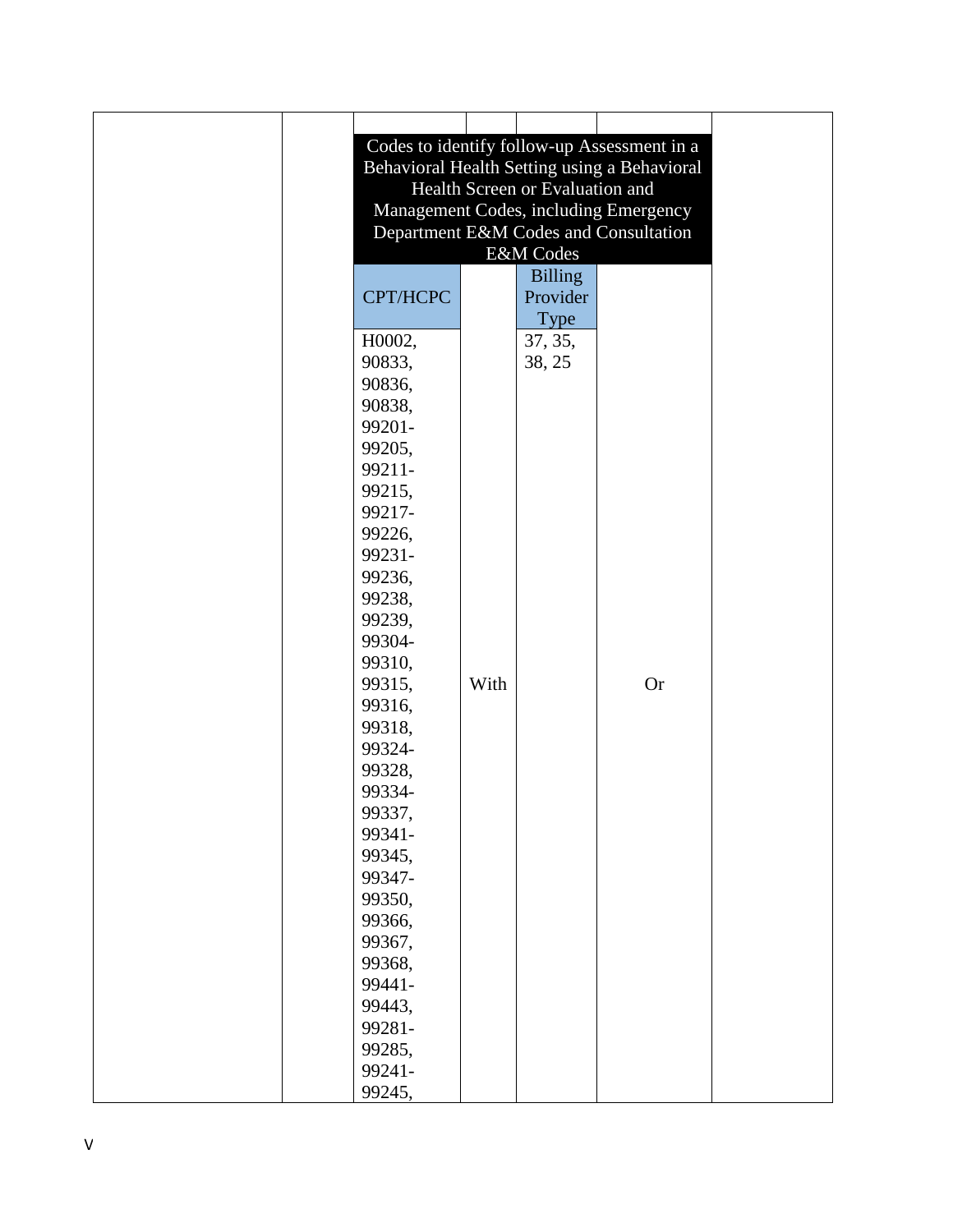| 99251-   |      |                |                                         |             |
|----------|------|----------------|-----------------------------------------|-------------|
| 99255    |      |                |                                         |             |
|          |      |                | UB Revenue Code 0900 with the following |             |
|          |      | <b>Billing</b> |                                         |             |
| CPT/HCPC |      | Provider       |                                         |             |
|          |      | Type           |                                         |             |
| H0002,   |      | 32, 45         |                                         |             |
| 90791,   |      |                |                                         |             |
| 90832,   |      |                |                                         |             |
| 90833,   |      |                |                                         |             |
| 90834,   |      |                |                                         |             |
| 90836,   |      |                |                                         |             |
| 90837,   |      |                |                                         |             |
| 90838,   |      |                |                                         |             |
| 90846,   |      |                |                                         |             |
| 90847,   |      |                |                                         |             |
| 99201-   |      |                |                                         |             |
| 99205,   |      |                |                                         |             |
| 99211-   |      |                |                                         |             |
| 99215,   |      |                |                                         |             |
| 99217-   |      |                |                                         |             |
| 99226,   |      |                |                                         | Within 30   |
| 99231-   |      |                |                                         | days of the |
| 99236,   |      |                |                                         | Positive    |
| 99238,   | with |                | <b>or</b>                               | Depression  |
| 99239,   |      |                |                                         | Screen      |
| 99304-   |      |                |                                         |             |
| 99310,   |      |                |                                         |             |
| 99315,   |      |                |                                         |             |
| 99316,   |      |                |                                         |             |
| 99318,   |      |                |                                         |             |
| 99324-   |      |                |                                         |             |
| 99328,   |      |                |                                         |             |
| 99334-   |      |                |                                         |             |
| 99337,   |      |                |                                         |             |
| 99341-   |      |                |                                         |             |
| 99345,   |      |                |                                         |             |
| 99347-   |      |                |                                         |             |
| 99350,   |      |                |                                         |             |
| 99366,   |      |                |                                         |             |
| 99367,   |      |                |                                         |             |
| 99368,   |      |                |                                         |             |
| 99441-   |      |                |                                         |             |
| 99443,   |      |                |                                         |             |
| 99281-   |      |                |                                         |             |
| 99285,   |      |                |                                         |             |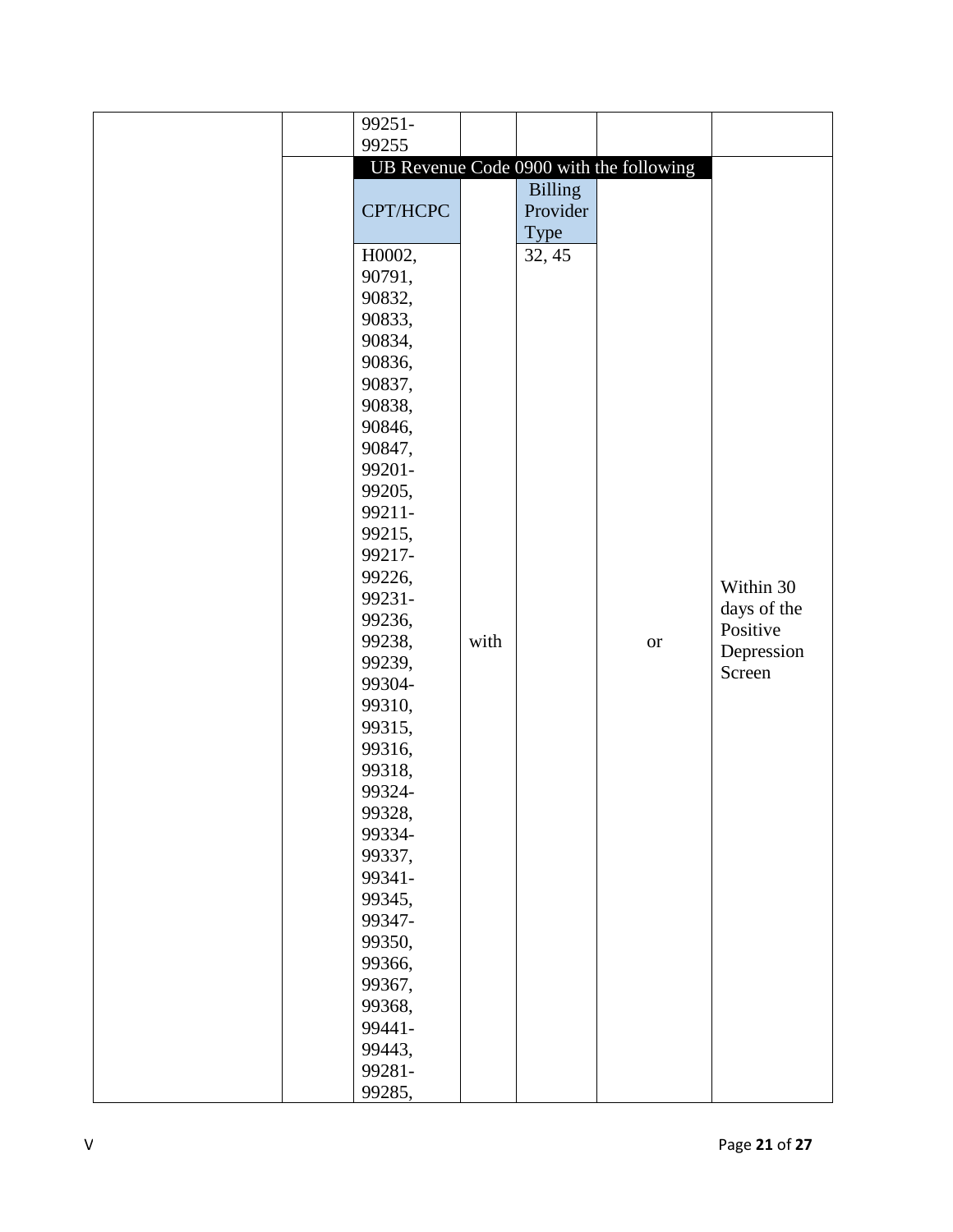| 99241-       |  |  |
|--------------|--|--|
|              |  |  |
| 99245, 99251 |  |  |
| 99255        |  |  |

# Continuous Enrollment Criteria

Members must be continuously enrolled in the ACC on the date of the positive depression screen for 30 days, with no gaps.

#### Data Source

RAE claims/encounter systems

### Calculation of Measure

This measure will be calculated by the RAE (utilization data on RAE services) and then validated by HSAG for accuracy.

RAEs will be required to:

- Use the Department approved template for data submission
- Upload and submit a detailed data set to the FTP website
- Participate in any measure validation activities required by the Department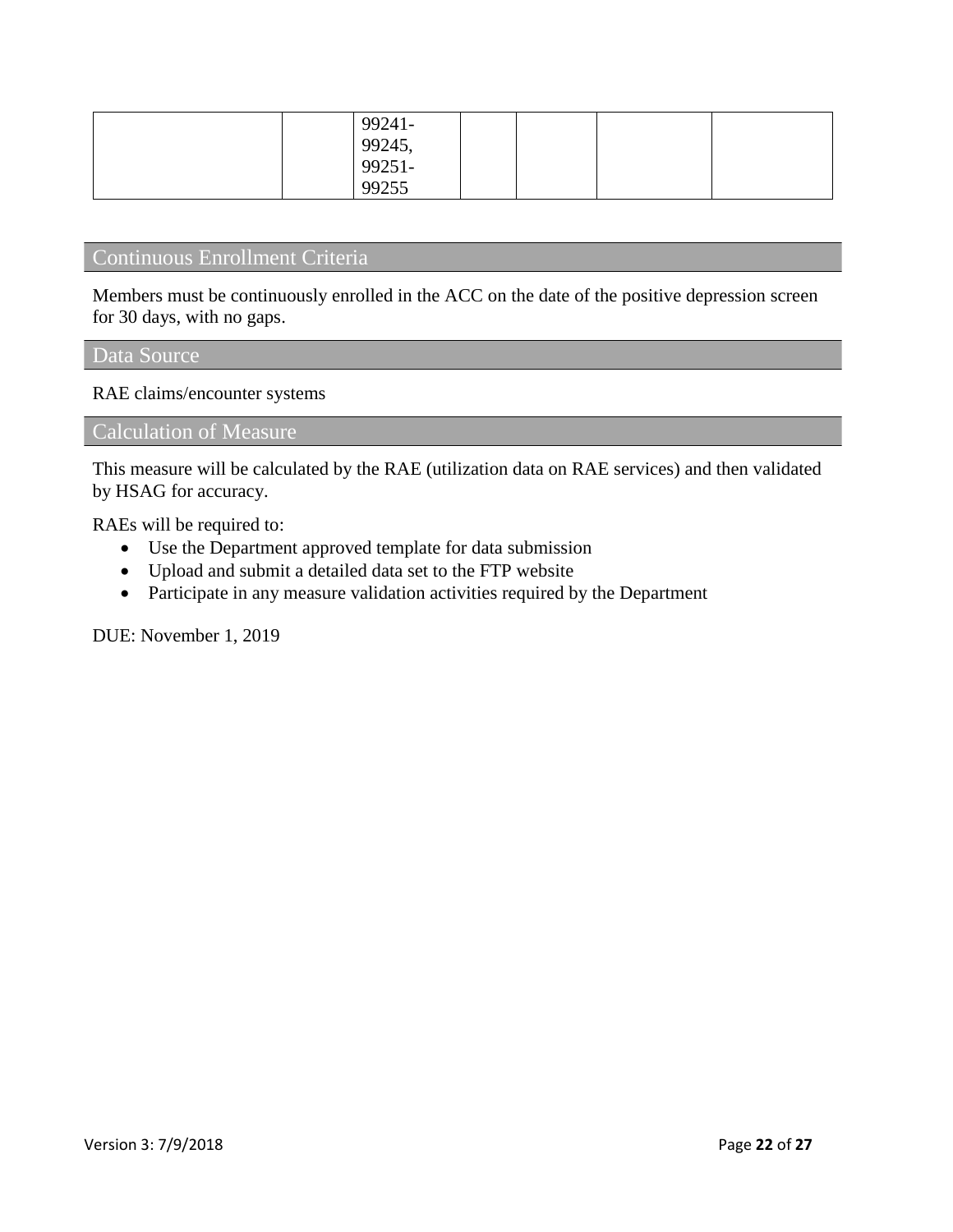# **Indicator 5: Behavioral Health Screening or Assessment for children in the Foster Care system**

# Measure Description

Percentage of foster care children who received a behavioral screening or assessment within 30 days of ACC enrollment.

## Evaluation Period

July 1, 2018 to May 31, 2019

#### **Denominator**

Total number of members who became Medicaid eligible on or after July 1, 2018 based on aid code and are assigned to a RAE. Members must be continuously enrolled for 30 days from the date of ACC enrollment.

| <b>Condition</b><br><b>Description</b>                                                                                                   | #<br><b>Event</b> | <b>Detailed Criteria</b>                                                   | <b>Criteria</b><br><b>Connector</b> | <b>Timeframe</b>                   |
|------------------------------------------------------------------------------------------------------------------------------------------|-------------------|----------------------------------------------------------------------------|-------------------------------------|------------------------------------|
| Members who became<br>Medicaid eligible based<br>on aid code, are enrolled<br>in a RAE for 30 days<br>from the date of ACC<br>enrollment |                   | Aid Codes used to<br>identify members<br>10, 11, 12, 13, 19, 20,<br>23, 70 | and                                 | During the<br>evaluation<br>period |

### Population Exclusions

| <b>Condition</b><br><b>Description</b>                                                               | <b>Billing</b><br><b>Provider</b><br>$\mathbf{Type}$ | <b>HCPCS</b>                                                                                       | <b>UB</b><br><b>Revenue</b> | <b>UB</b><br><b>Type</b><br><b>of</b><br><b>Bill</b> | <b>POS</b> |
|------------------------------------------------------------------------------------------------------|------------------------------------------------------|----------------------------------------------------------------------------------------------------|-----------------------------|------------------------------------------------------|------------|
| Psychiatric<br>residential treatment<br>center (when<br>services are paid for<br>by Fee For Service) | 30                                                   |                                                                                                    | 0911                        |                                                      |            |
| <b>Residential Child</b><br>Care Facility (when<br>services are paid for<br>by Fee For Service)      | 52                                                   | 90791, 90785,<br>90832, 90834,<br>90837, 90846,<br>90847, 90853,<br>96101, 96102,<br>90833, 90836, |                             |                                                      | 11, 14     |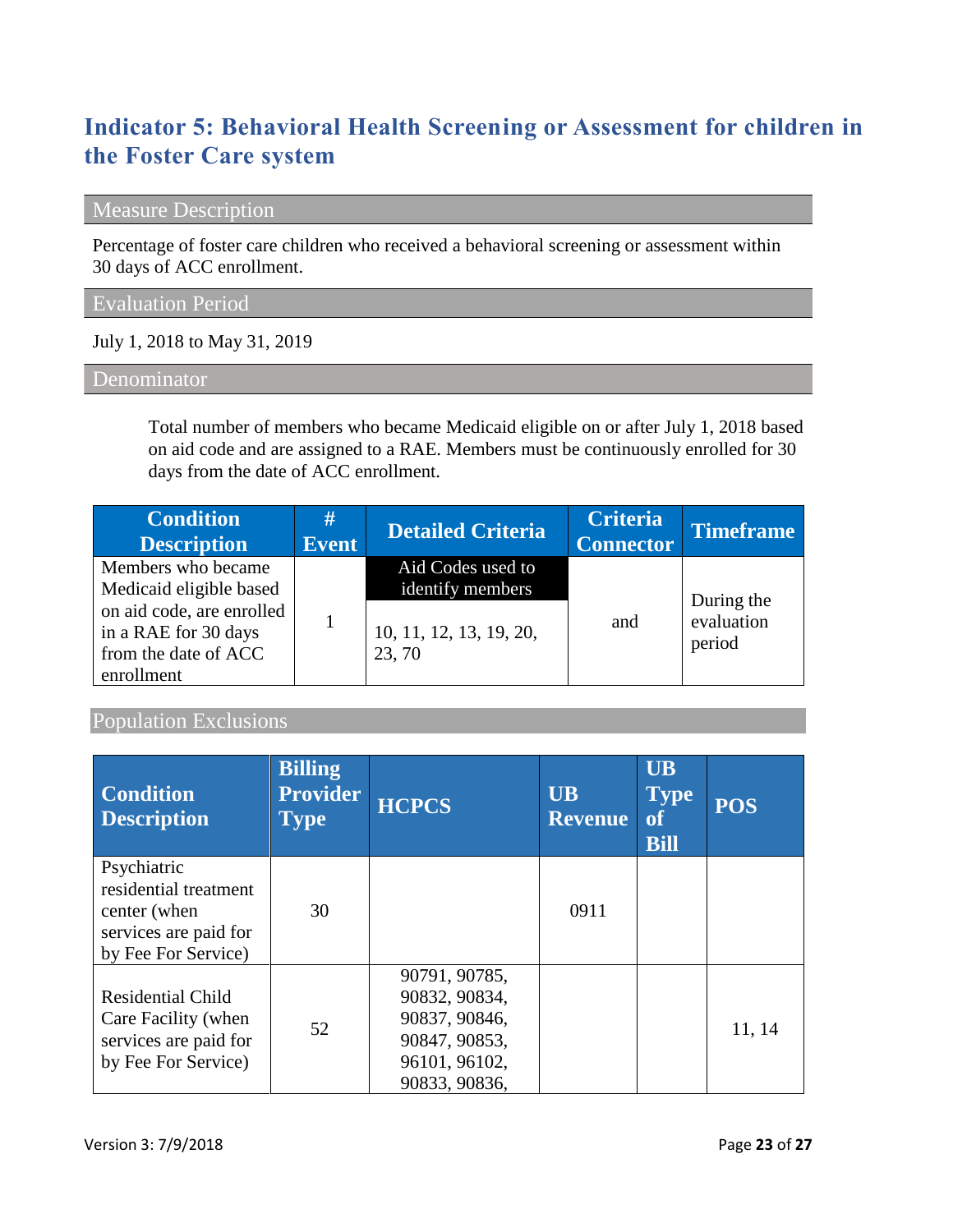|  | 90839, 90840, |  |  |
|--|---------------|--|--|
|  | 90863         |  |  |

# Numerator

Total number of members from the denominator who received one of the following services within 30 days of ACC enrollment:

| <b>Condition</b><br><b>Description</b>    | #<br><b>Event</b> | <b>Detailed Criteria</b>                                                                                                                                                                                                                                                                                                                                                                                                                                                                                                                                                                        |      | <b>Criteria</b><br><b>Connector</b>                      | <b>Timeframe</b>                                        |
|-------------------------------------------|-------------------|-------------------------------------------------------------------------------------------------------------------------------------------------------------------------------------------------------------------------------------------------------------------------------------------------------------------------------------------------------------------------------------------------------------------------------------------------------------------------------------------------------------------------------------------------------------------------------------------------|------|----------------------------------------------------------|---------------------------------------------------------|
| Members included in<br>the denominator    | $\mathbf{1}$      |                                                                                                                                                                                                                                                                                                                                                                                                                                                                                                                                                                                                 |      | and                                                      | During<br>evaluation<br>period                          |
| At least one of the<br>following services | $\mathbf{1}$      | Codes to identify follow-up Assessment in<br>a Behavioral Health Setting using a<br><b>Behavioral Health Screen or Evaluation</b><br>and Management Codes, including<br>Emergency Department E&M Codes and<br><b>Consultation E&amp;M Codes</b><br>CPT/HCPC<br>H0002, 90791,<br>90833, 90836,<br>90838, 99201-<br>99205, 99211-<br>99215, 99217-<br>99226, 99231-<br>99236, 99238,<br>99239, 99304-<br>99310, 99315,<br>99316, 99318,<br>99324-99328,<br>99334-99337,<br>99341-99345,<br>99347-99350,<br>99366, 99367,<br>99368, 99441-<br>99443, 99281-<br>99285, 99241-<br>99245, 99251-99255 | with | <b>Billing</b><br>Provider<br>Type<br>37, 35, 38,<br>25, | Within 30<br>days from the<br>date of RAE<br>enrollment |
|                                           |                   | UB Revenue Code 0900 with the<br>following                                                                                                                                                                                                                                                                                                                                                                                                                                                                                                                                                      |      |                                                          |                                                         |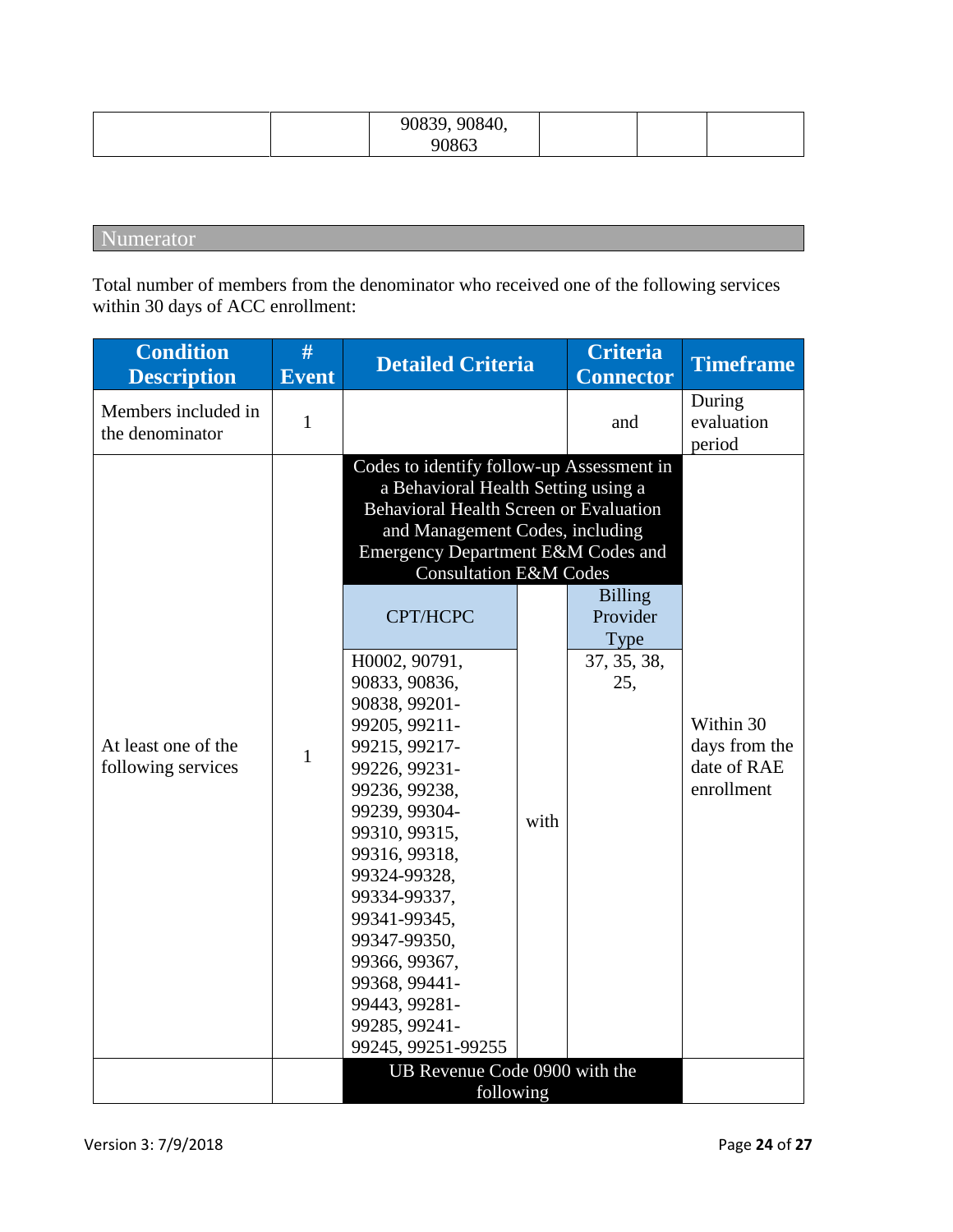| CPT/HCPC                                                                                                                                                                                                                                                                                                                                                                 |      | <b>Billing</b><br>Provider<br>Type |                                                         |
|--------------------------------------------------------------------------------------------------------------------------------------------------------------------------------------------------------------------------------------------------------------------------------------------------------------------------------------------------------------------------|------|------------------------------------|---------------------------------------------------------|
| H0002, 90791,<br>90832, 90833,<br>90834, 90836,<br>90837, 90838,<br>90846, 90847,<br>99201-99205,<br>99211-99215,<br>99217-99226,<br>99231-99236,<br>99238, 99239,<br>99304-99310,<br>99315, 99316,<br>99318, 99324-<br>99328, 99334-<br>99337, 99341-<br>99345, 99347-<br>99350, 99366,<br>99367, 99368,<br>99441-99443,<br>99281-99285,<br>99241-99245,<br>99251-99255 | with | 32, 45                             | Within 30<br>days from the<br>date of RAE<br>enrollment |

# Continuous Enrollment Criteria

Members must be continuously enrolled in the ACC for 30 days from the time enrollment began.

#### Data Source

RAE claims/encounter systems

### Calculation of Measure

This measure will be calculated by the RAE (utilization data on RAE services) and then validated by HSAG for accuracy.

RAEs will be required to:

- Use the Department approved template for data submission
- Upload and submit a detailed data set to the FTP website
- Participate in any measure validation activities required by the Department